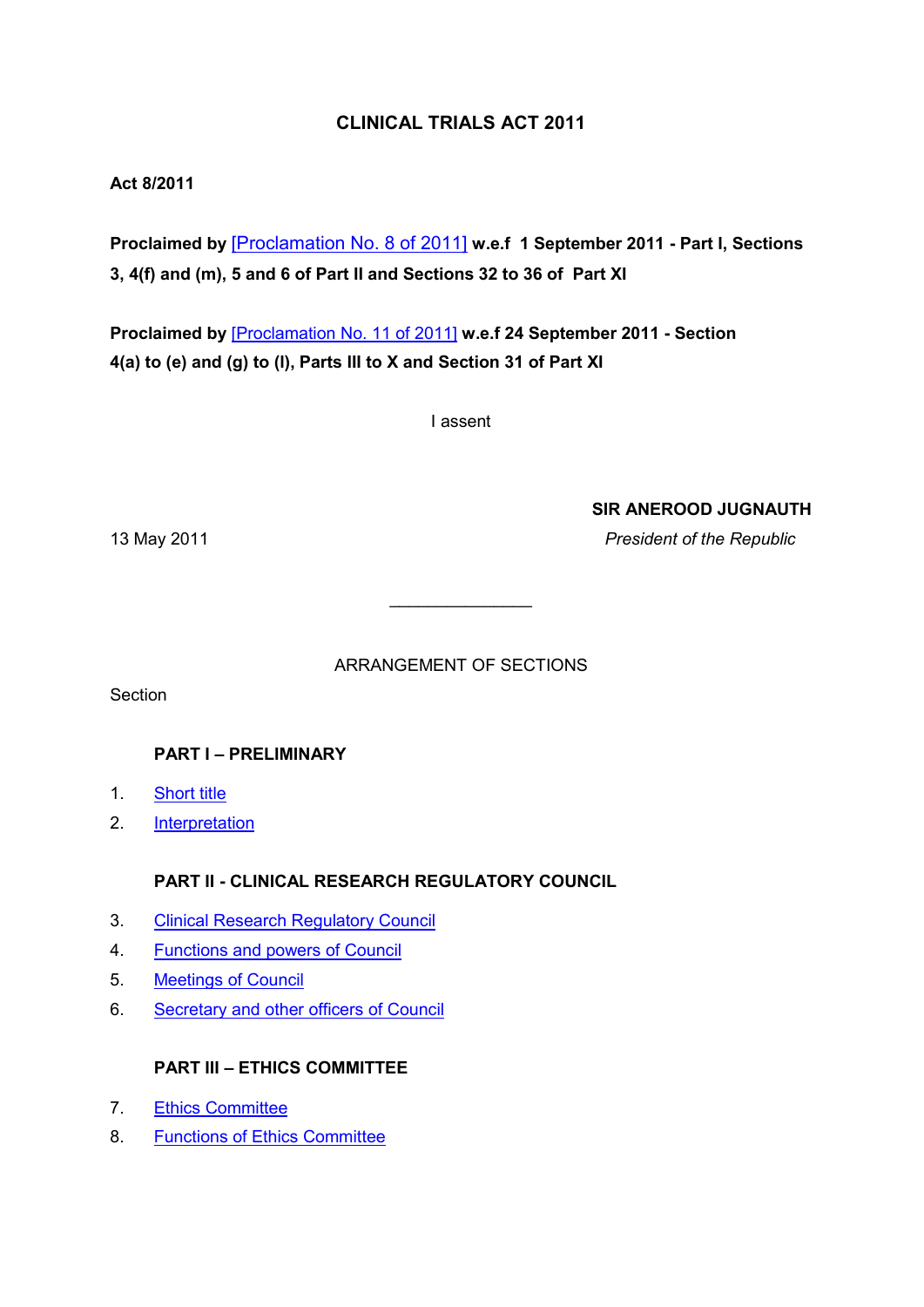# **PART IV – PHARMACOVIGILANCE COMMITTEE**

- 9. [Pharmacovigilance Committee](#page-15-0)
- 10. [Functions of Pharmacovigilance Committee](#page-16-0)

# **PART V – TRIAL LICENCE**

- 11. [Trial licence](#page-17-0)
- 12. [Application for trial licence](#page-17-0)
- 13. [Grant of application](#page-19-0)
- 14. [Refusal of application](#page-20-0)
- 15. [Amendment of trial licence](#page-21-0)
- 16. [Suspension or cancellation of trial licence](#page-21-1)

# **PART VA – Added by** [\[Act No. 13 of 2019\]](https://supremecourt.govmu.org/get-doc-link/Act_No._13_of_2019)

# **PART VI – CONDUCT OF CLINICAL TRIALS**

- 17. [Good clinical practice](#page-24-0)
- 18. [The sponsor](#page-25-0)
- 19. [The investigator](#page-26-0)
- 20. [Protection of subjects](#page-26-1)
- 21. [Emergency measures](#page-28-0)
- 22. [Strict liability of sponsor](#page-28-1)
- 23. [Trial master file and archiving](#page-28-2)
- 24. [Progress and completion of clinical](#page-29-0) trial reports
- 25. [Completion and discontinuance of](#page-30-0) clinical trial

# **PART VII – INSPECTIONS**

26. [Verification of compliance](#page-30-1)

# **PART VIII – PHARMACOVIGILANCE**

- 27. [Record of adverse event or reaction](#page-30-2)
- 28. [Notification of serious adverse event](#page-31-0) or reaction

# **PART IX – REGISTER OF CLINICAL TRIALS**

29. [Register of clinical trials](#page-31-1)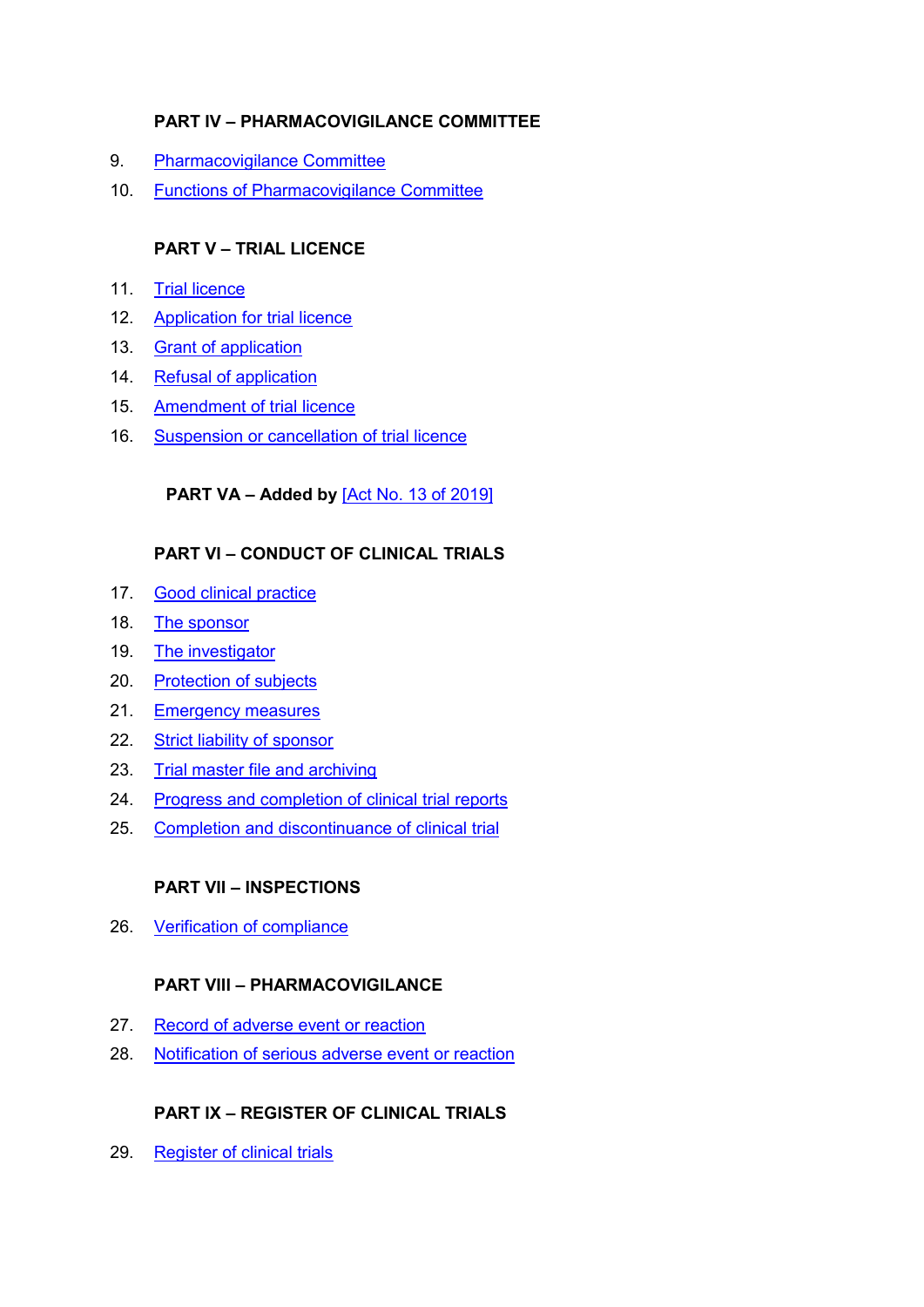# **PART X – OFFENCES**

30. [Offences](#page-32-0)

## **PART XI – MISCELLANEOUS PROVISIONS**

- 31. [Annual report](#page-33-0)
- 32. [Powers of Minister](#page-33-1)
- 33. [Disclosure of interest](#page-33-2)
- 34. [Protection from liability](#page-34-0)
- 35. [Regulations](#page-34-1)
- 36. [Commencement](#page-35-0)

### **An Act**

 $\overline{\phantom{a}}$  , where  $\overline{\phantom{a}}$ 

## **To regulate the conduct of clinical trials in Mauritius**

ENACTED by the Parliament of Mauritius, as follows -

# **PART I – PRELIMINARY**

### <span id="page-2-0"></span>**1. Short title**

This Act may be cited as the **Clinical Trials Act 2011***.*

#### <span id="page-2-1"></span>**2. Interpretation**

In this Act -

"administer" means give or apply a substance or test article, in its existing state or after it has been dissolved or dispersed in, or diluted or mixed with, some other substance used as a vehicle, to a human being -

- (a) orally, by injection, by introduction into the body or in any other way; or
- (b) by external application, whether by direct contact with the body or not;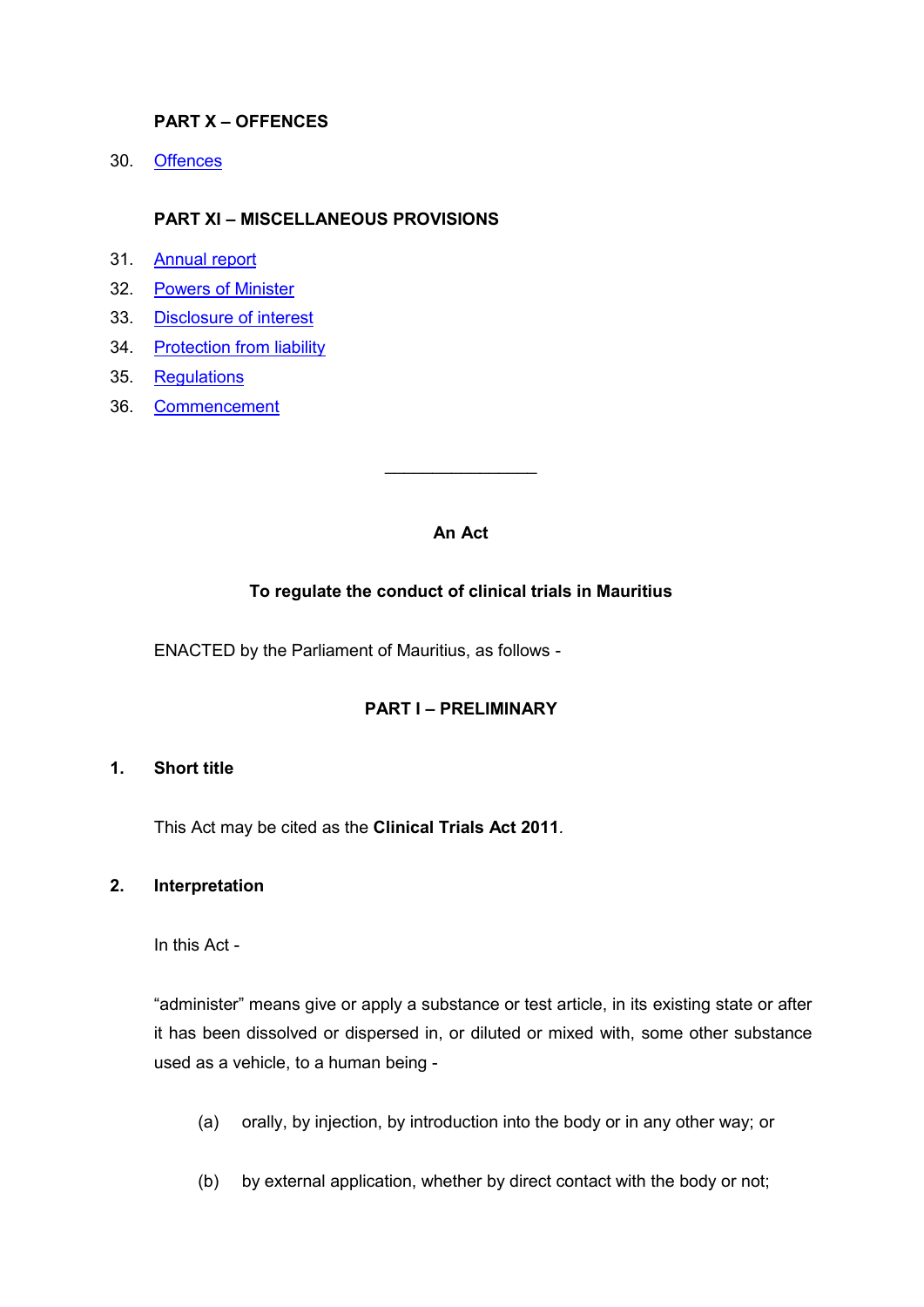"adverse event" means any untoward medical occurrence in a patient or a subject to whom a medicinal product is administered, or on whom a medical device is tested, which does not necessarily have a causal relationship with the treatment;

"adverse reaction" means any untoward and unintended response to an investigational medicinal product administered in any dose to a subject or to a medical device tested on a subject;

"Certificate of Good Manufacturing Practice (GMP)" means a certificate which purports to show that a manufacturer has effectively implemented a set of international standards aimed at ensuring that an investigational medicinal product , medicinal product or medical device is consistently manufactured and controlled to the quality standards appropriate to their intended use;

"Certificate of Pharmaceutical Product (COPP)" means a certificate issued in a format recommended by the World Health Organisation by a drug regulatory authority and purporting to -

- (a) indicate that a manufacturer has submitted its manufacturing site to regular GMP inspections; and
- (b) provide details about the product and its manufacture, including, but not limited to, the marketing authorisation holder, the active ingredients and excipients, the manufacturing and packaging sites and whether or not the product is placed on the market in the country of origin;

"clinical trial" means –

- (a) an investigation in a subject intended
	- (i) to discover or verify the clinical or pharmaceutical effect of an investigational medicinal product;
	- (ii) to identify any adverse reaction to an investigational medicinal product; or
	- (iii) to study the absorption, distribution, metabolism and excretion of such a product,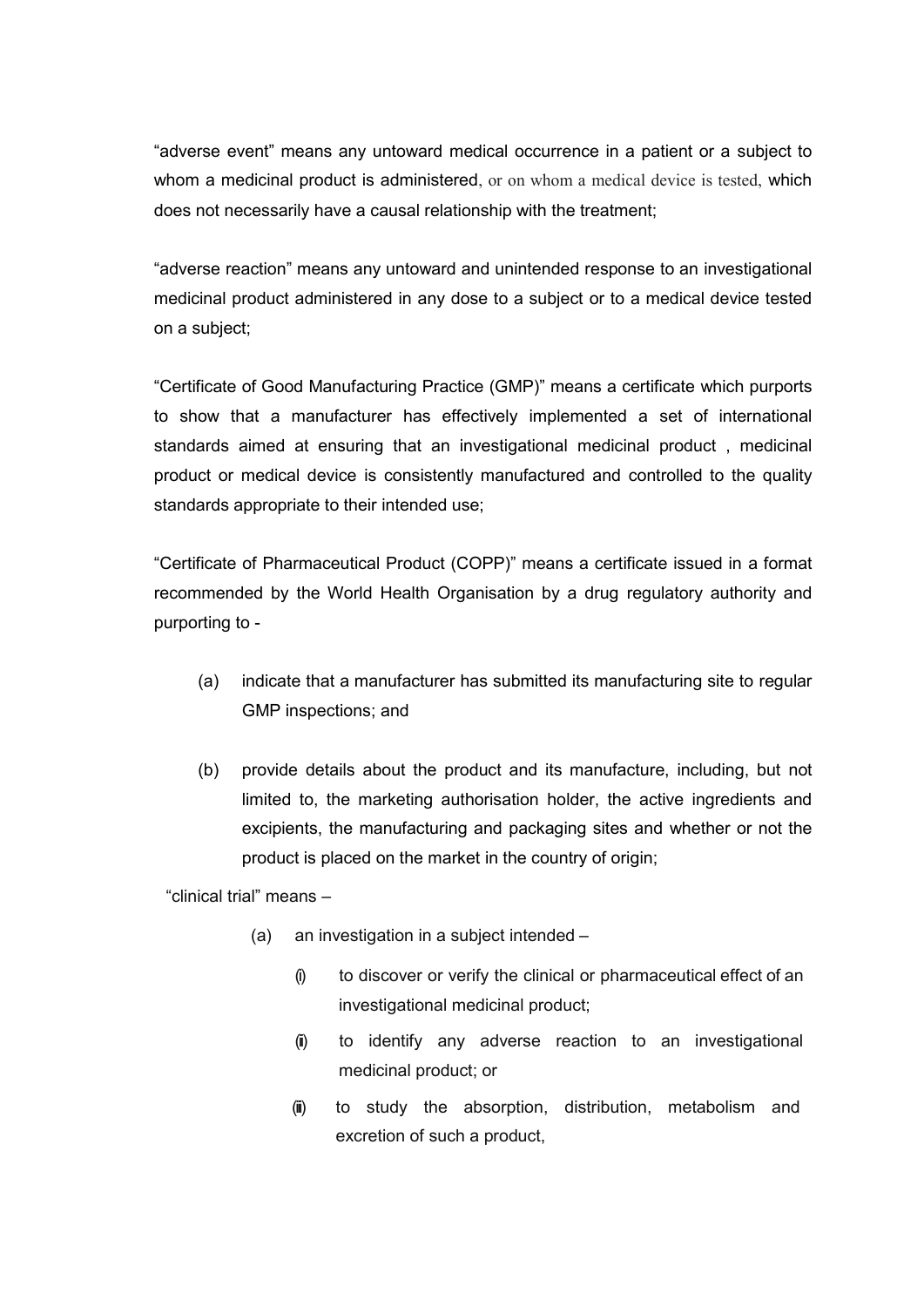for the purpose of ascertaining the safety or efficacy of the product, after its administration to the subject; or

(b) the testing of a medical device on a subject;

"conditions and principles of good clinical practice" means the conditions and principles having their origin in the World Medical Association Declaration of Helsinki on Ethical Principles for Medical Research Involving Human Subjects;

"contract research organisation", in relation to a clinical trial, means a company incorporated in Mauritius under the Companies Act which is contracted by a sponsor to perform one or more of the sponsor's trial-related duties and functions;

"Council" means the Clinical Research Regulatory Council referred to in section 3;

"Ethics Committee" means the Ethics Committee referred to in section 7;

"guidelines" -

- (a) means guidelines which the Council considers applicable to the conduct of clinical trials in Mauritius;
- (b) includes, but is not limited to, existing international standards such as the good clinical practice guideline (ICH E6) of the International Conference on Harmonisation of Technical Requirements for the Registration of Pharmaceuticals for Human Use;

"health personnel" includes any person who works in a technical or scientific capacity in a hospital, dispensary, clinic, laboratory or medical research centre;

"investigational medicinal product" -

- (a) means the pharmaceutical form of a substance, test article or placebo being tested or used as a reference in a clinical trial;
- (b) includes a medicinal product, the importation of which is permitted in an authorised form and which -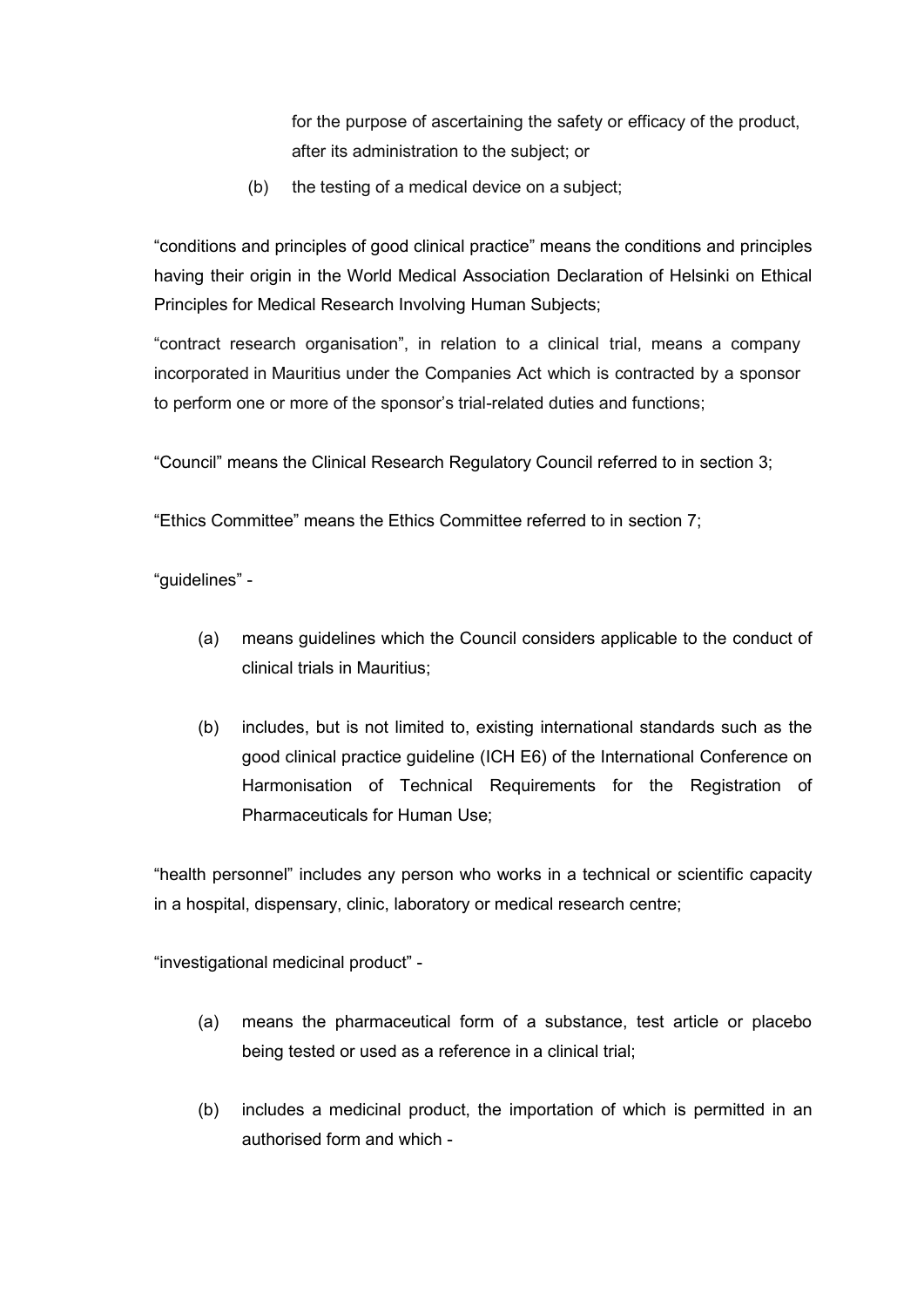- (i) is used, formulated or packaged in a different way;
- (ii) is used for an unauthorised indication; or
- (iii) is used to gain further information about the authorised form;

"investigator" means a medical practitioner, or other health professional acceptable to the Council, who is designated by a sponsor to be responsible for the conduct of a clinical trial;

"investigator's brochure" means a compilation of the clinical and non-clinical data on an investigational medicinal product or a medical device which are relevant to the study of the product in, or the device on, a subject;

"law practitioner" has the same meaning as in the Law Practitioners Act;

"manufacture" has the same meaning as in the Pharmacy Act;

"medical device" –

(a) means an instrument, apparatus, appliance, material or other article, whether used alone or in combination with any software necessary for its proper application, which –

(i) is intended by the manufacturer to be used on a subject for the purpose of –

- (A) diagnosis, prevention, monitoring, treatment or alleviation of any disease;
- (B) diagnosis, monitoring, treatment, alleviation of, or compensation for, an injury or handicap;
- (C) investigation, replacement or modification of the anatomy or of a physiological process; or
- (D) control of conception; and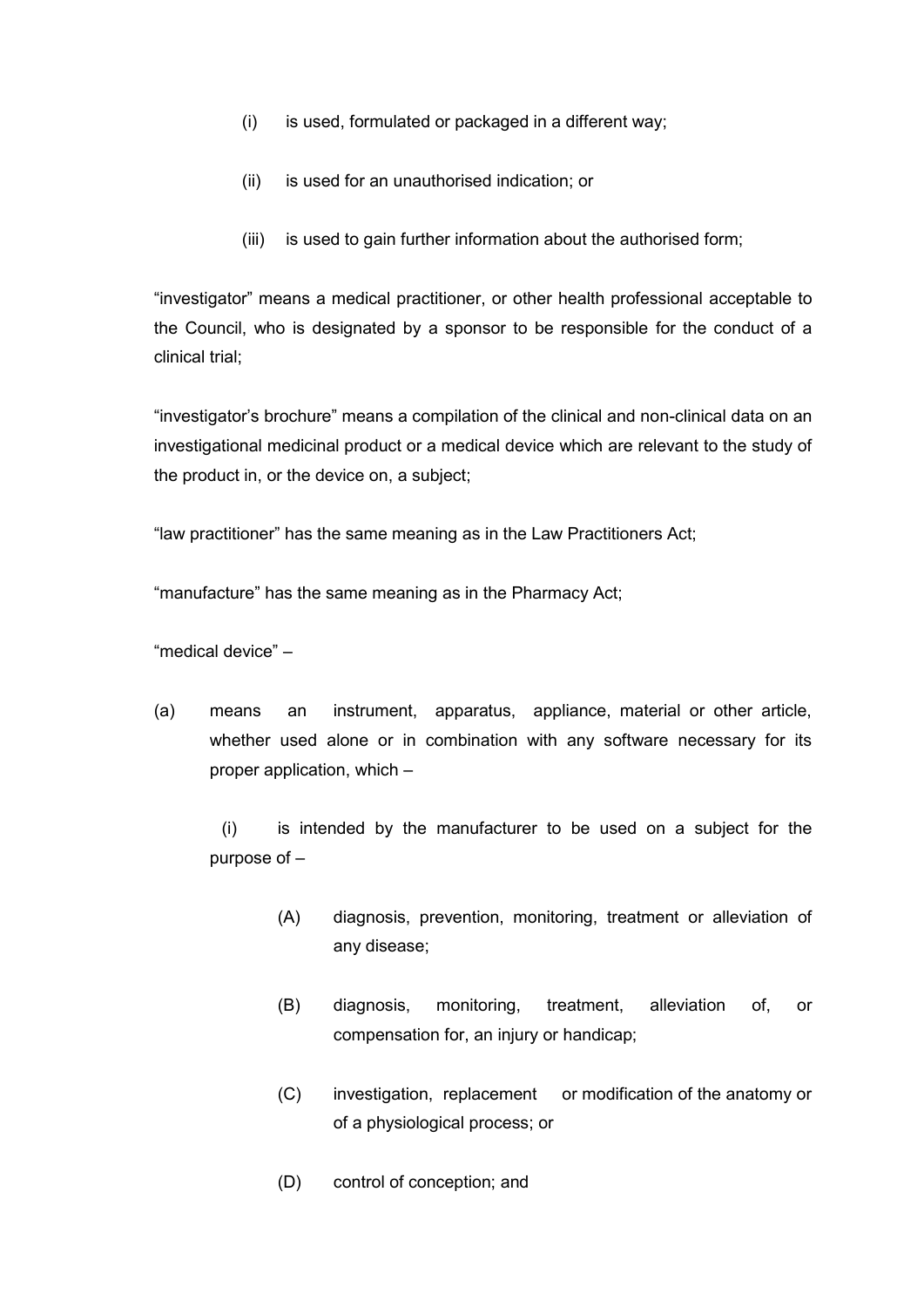(ii) does not achieve its principal intended action in or on the human body by pharmacological, immunological or metabolic means, even if it is assisted in its function by such means; and

(b) includes a device intended to administer a medicinal product or which incorporates as an integral part a substance which, if used separately, would be a medicinal product and which is liable to act upon the body with action ancillary to that of the device;

"medical practitioner" means a person registered as a general practitioner or a specialist under the Medical Council Act;

"medicinal product" means a substance which is manufactured, sold, supplied, imported or exported for use, wholly or mainly, in any of the following ways -

- (a) by being administered to a human being for a medicinal purpose;
- (b) as an ingredient in the preparation of a substance or article which is to be administered to a human being or an animal for a medicinal purpose;

"medicinal purpose" means -

- (a) treating or preventing disease;
- (b) diagnosing disease or ascertaining the existence, degree or extent of a physiological condition;
- (c) contraception;
- (d) inducing anaesthesia; or
- (e) preventing or interfering with the normal operation of a physiological function, whether permanently or temporarily, and whether by terminating, reducing or postponing, or increasing or accelerating, the operation of that function or in any other way;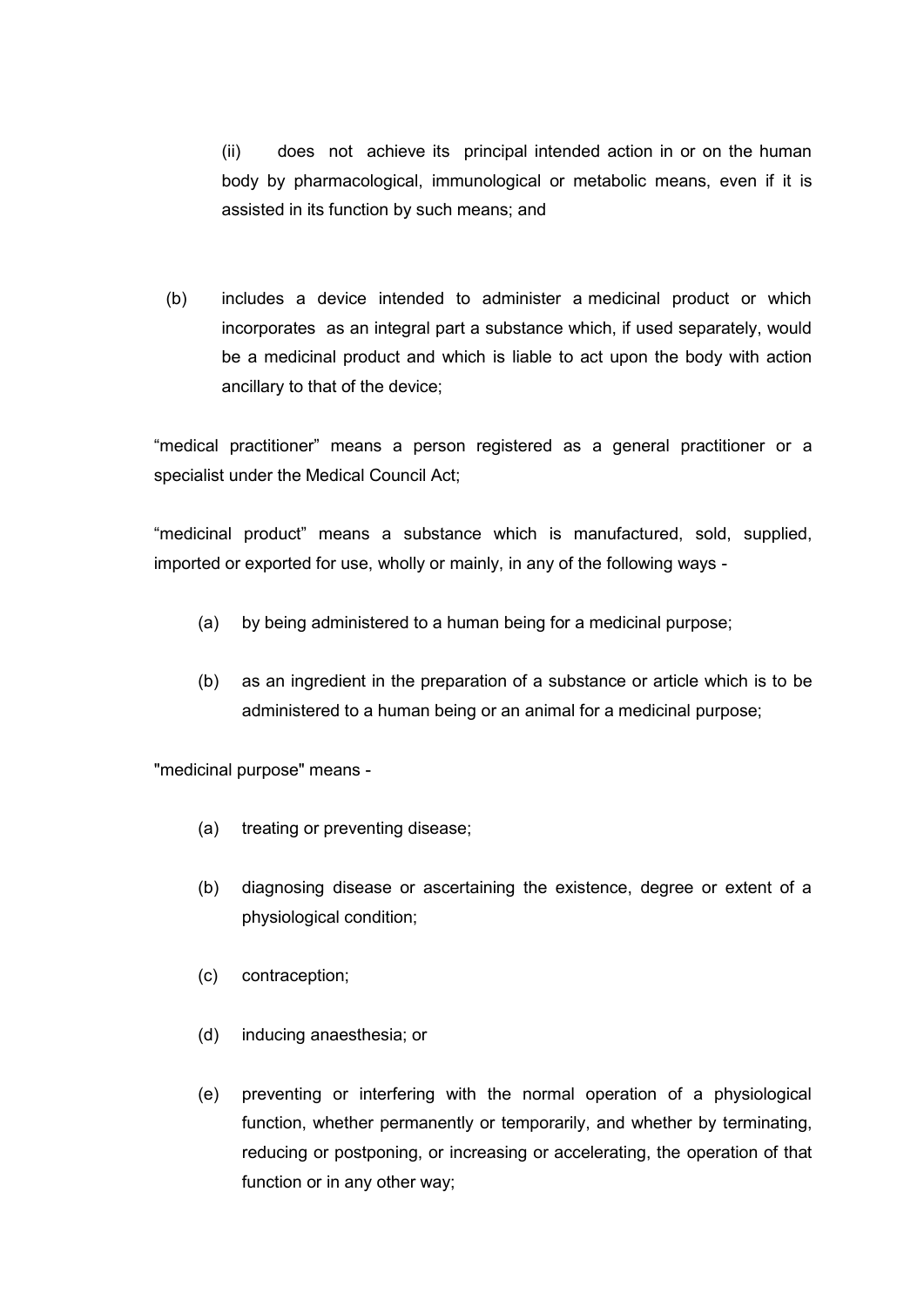"Minister" means the Minister to whom responsibility for the subject of health is assigned;

"nursing officer" means a person registered as a general nurse or a mental health nurse under the Nursing Council Act;

"officer" means an officer of the Council designated under section 6 and includes the Secretary;

"pharmacist" has the same meaning as in the Pharmacy Act;

"pharmacovigilance" means the science and activities relating to the detection, assessment, understanding and prevention of adverse effects or any other drug related problems;

"Pharmacovigilance Committee" means the Pharmacovigilance Committee referred to in section 9;

"protocol" means a document which describes the objective, design, methodology, statistical consideration and organisation of a clinical trial;

"registers" means the registers referred to in sections 29 and 29A;

"registration certificate" means a certificate issued under section 16B;

"Secretary" means the Secretary of the Council designated under section 6;

"serious adverse event" or "serious adverse reaction" means any adverse event or adverse reaction which -

- (a) results in death;
- (b) is life-threatening;
- (c) requires hospitalisation or prolongation of existing hospitalisation;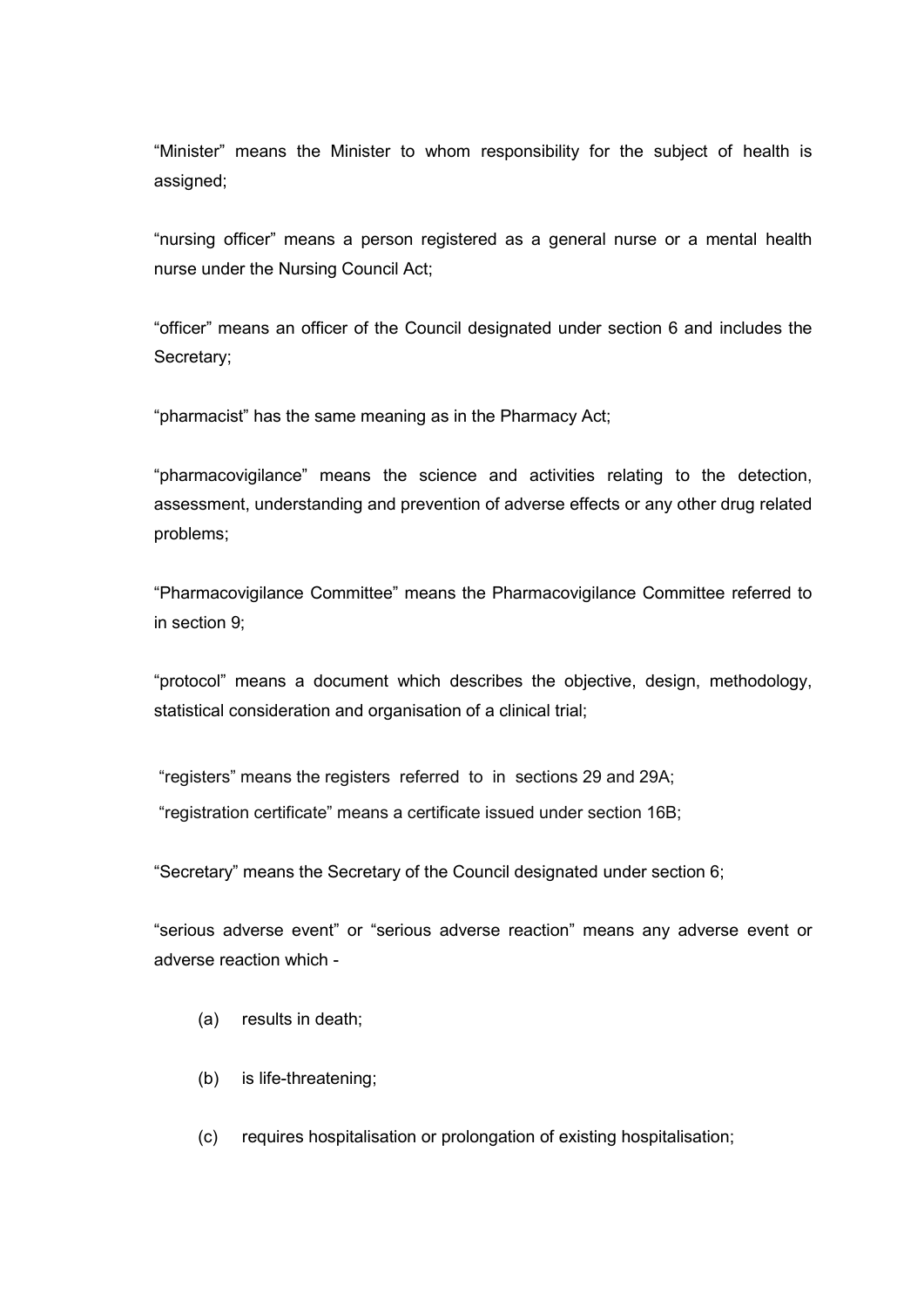- (d) results in persistent or significant disability or incapacity; or
- (e) consists of a congenital anomaly or birth defect;

"site" means a place approved by the Council for the conduct of a clinical trial;

"sponsor" means a person who assumes responsibility for the initiation, management and financing of a clinical trial;

"subject" means a human being to whom an investigational medicinal product is administered, or on whom a medical device is tested, for the purposes of a clinical trial;

"Supervising Officer" means the supervising officer of the Ministry responsible for the subject of health;

"test article" means any drug (including a biological product for human use), human food additive, colour additive, or other substance intended for administration to a human being;

"Trade and Therapeutics Committee" has the same meaning as in the Pharmacy Act;

"trial licence" means a licence issued under section 13;

"trial master file" means the file referred to in section 23.

## **Amended by** [\[Act No. 10 of 2017\]](https://supremecourt.govmu.org/get-doc-link/Act_No._10_of_2017)**;** [\[Act No. 13 of 2019\]](https://supremecourt.govmu.org/get-doc-link/Act_No._13_of_2019)

## **PART II - CLINICAL RESEARCH REGULATORY COUNCIL**

## <span id="page-8-0"></span>**3. Clinical Research Regulatory Council**

- (1) There shall be, for the purposes of this Act, a Clinical Research Regulatory Council.
- (2) The Council shall consist of
	- (a) a Chairperson;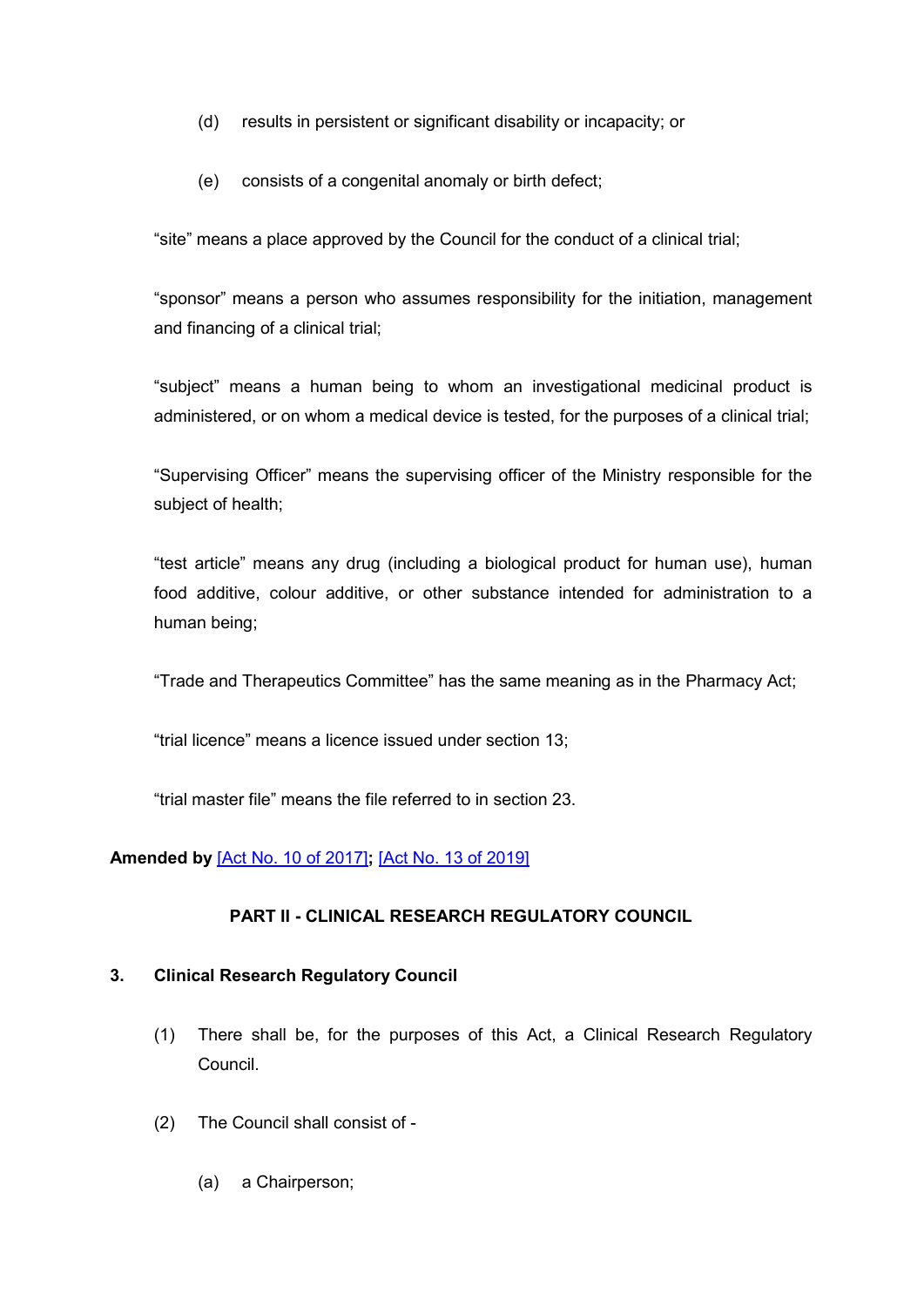- (b) 3 medical practitioners, who shall be a paediatrician, a specialist in internal medicine and a specialist in public health, 2 of whom shall be public officers;
- (c) 2 pharmacists, one of whom shall be a public officer;
- (d) a representative of the University of Mauritius having experience in biomedical research involving human beings;
- (e) a biostatistician or a statistician having not less than 5 years experience in health matters;
- (f) a law officer designated by the Attorney-General;
- (g) a person having wide experience in the field of pharmacology;
- (h) a person having wide experience in the field of clinical trials.
- (3) The Chairperson and every other member, other than an *ex officio* member, shall
	- (a) be appointed by the Minister on such terms and conditions as he thinks fit; and
	- (b) hold office for a period of 2 years and be eligible for reappointment.
- (4) Every member shall be paid such fees or allowances as the Minister may determine.
- $(5)$  (a) The Council may
	- (i) appoint any subcommittee consisting of experts to advise the Council on clinical trials in respect of medical devices whenever the need arises; and
	- (ii) where it deems it necessary, co-opt on any subcommittee, any member who shall take part in its deliberations, but shall have no right to vote.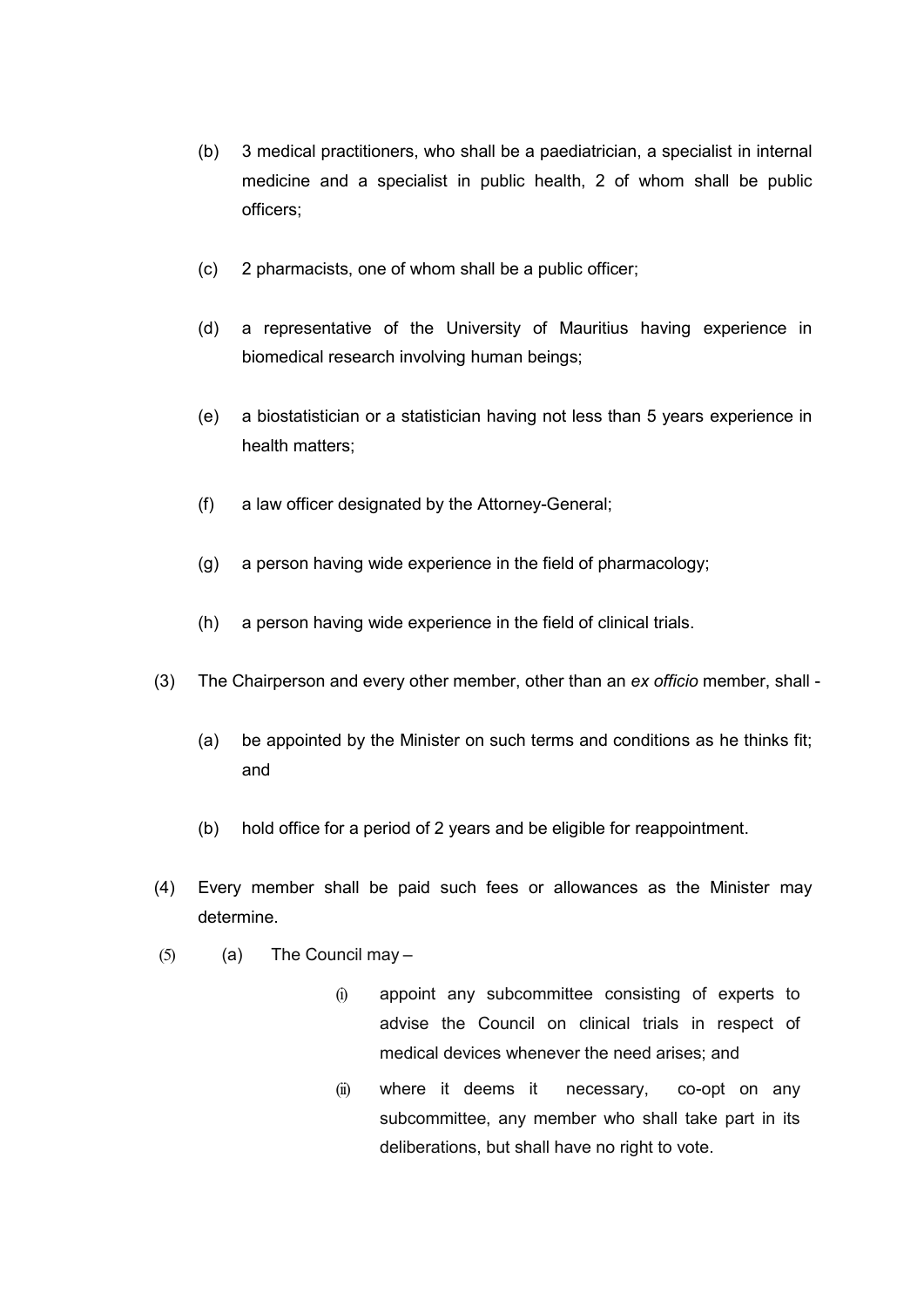(b) Every member co-opted under paragraph (a) shall be paid such fees or allowances as the Minister may determine.

## **Amended by** [\[Act No. 13 of 2019\]](https://supremecourt.govmu.org/get-doc-link/Act_No._13_of_2019)

### <span id="page-10-0"></span>**4. Functions and powers of Council**

The functions and powers of the Council shall be to -

- (a) consider and grant or refuse applications for a trial licence;
- (b) issue, amend, extend, review, suspend or cancel trial licences;
- (c) examine and approve the qualifications of every investigator;
- (d) exercise control over licensees and on sites by inspection, examination of any reports received and such other means as may be appropriate;
- (da) consider and grant or refuse applications for a registration certificate;
- (db) issue, extend, review, suspend or cancel registration certificates;
- (dc) carry out inspections of every contract research organisation's facilities;
- (e) consult regularly with, and consider reports and recommendations from, the Ethics Committee, the Pharmacovigilance Committee and the Trade and Therapeutics Committee;
- (f) prepare or approve guidelines for the safe and ethical operation of clinical trials;
- (g) provide for the health, welfare, safety and protection of subjects;
- (h) keep the registers;
- (i) keep a record of all published material relating to clinical trials conducted in accordance with this Act;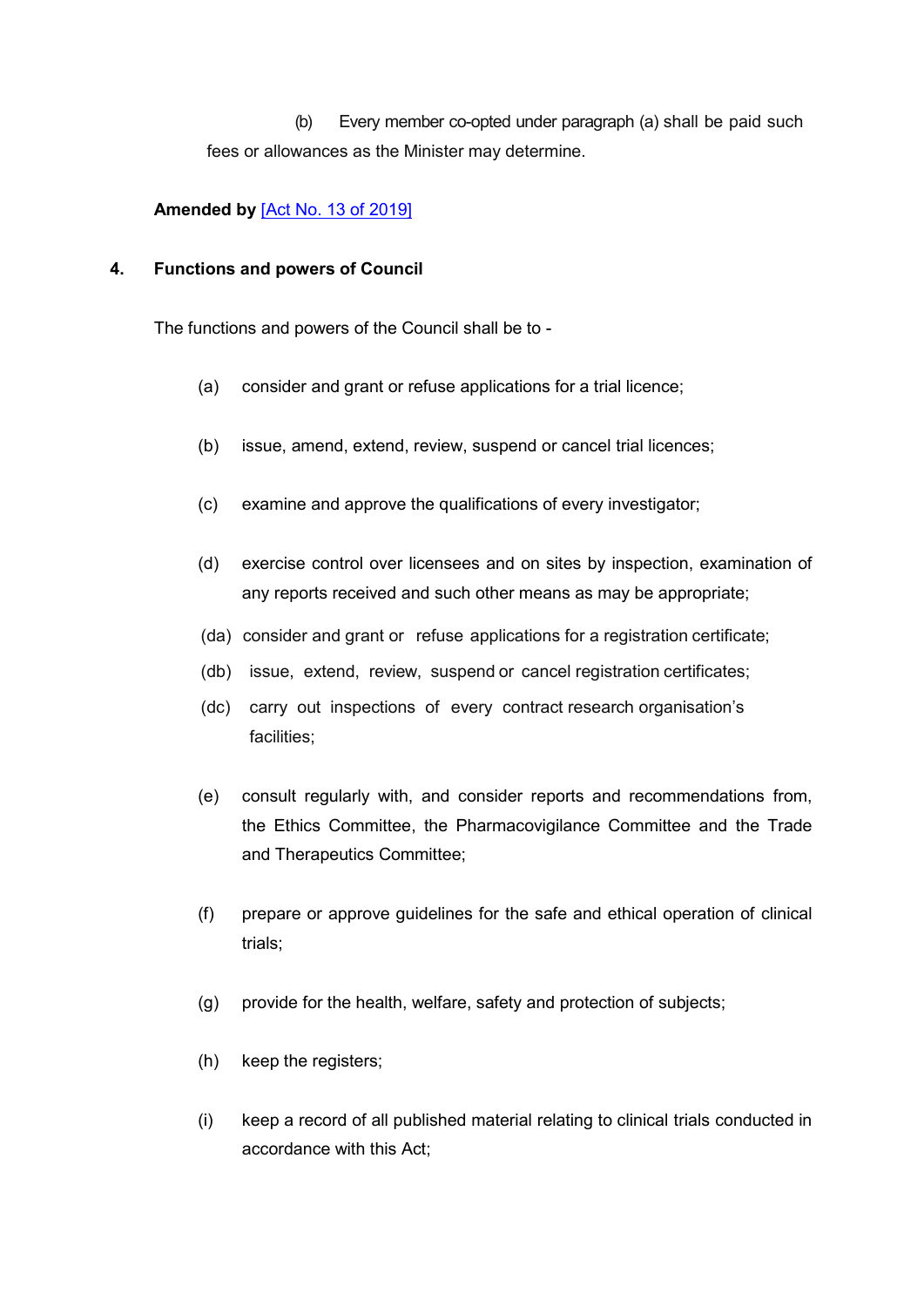- (j) examine and act on any adverse report or complaint received from a sponsor, an investigator, an officer, the Pharmacovigilance Committee or any other person;
- (k) arrange, where appropriate, for the training or continued training of investigators;
- (l) appoint officers whose role includes, but is not limited to, verification of compliance with good clinical practice and pharmacovigilance provisions of this Act through inspections;
- (m) perform such other duties, not inconsistent with this Act, as may be entrusted to it in writing by the Minister.

## **Amended by** [\[Act No. 13 of 2019\]](https://supremecourt.govmu.org/get-doc-link/Act_No._13_of_2019)

## <span id="page-11-0"></span>**5. Meetings of Council**

- (1) The Council shall meet
	- (a) at least once every month; and
	- (b) whenever a request for a meeting is made by the Chairperson or by not less than 5 members.
- (2) Where the Chairperson is absent from any meeting, the members present shall elect from amongst themselves a member to preside at the meeting.
- (3) At a meeting of the Council, 6 members shall constitute a quorum, of whom one shall be a medical practitioner.
- (4) A decision of the Council shall be by a simple majority of the members present and voting and, in the event of an equality of votes, the Chairperson shall have a casting vote.
- (5) Subject to this Act, the Council may conduct its meetings and proceedings in such manner as it thinks fit.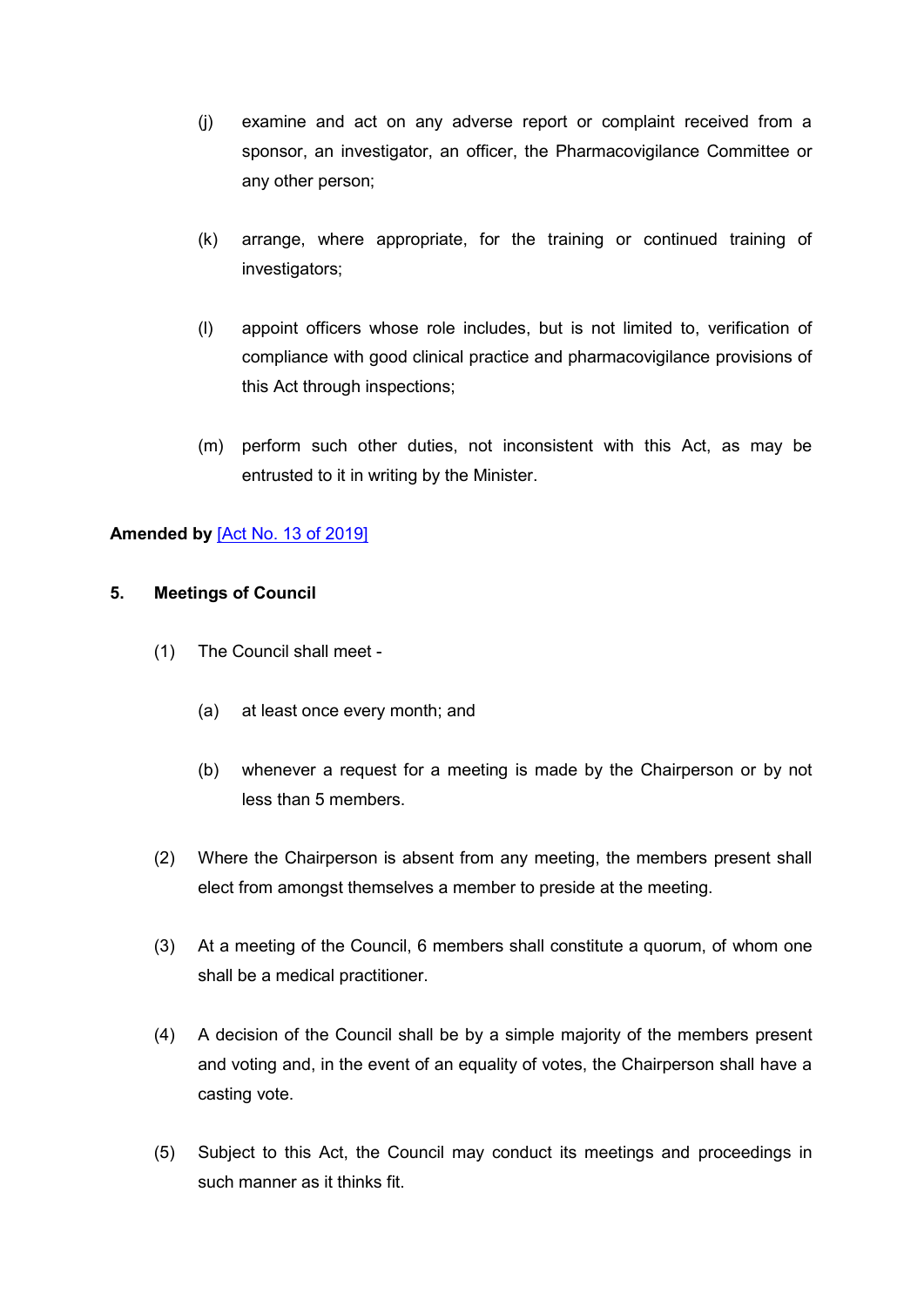## <span id="page-12-0"></span>**6. Secretary and other officers of Council**

- (1) The Supervising Officer shall designate a public officer to be the Secretary of the Council.
- (2) The Secretary shall be
	- (a) a medical practitioner;
	- (b) a pharmacist; or
	- (c) a nursing officer holding a BSc degree in Nursing or an equivalent qualification.
- (3) The Secretary shall
	- (a) make necessary entries in the registers;
	- (b) carry out such duties as may be assigned to him by the Council;
	- (c) in the exercise of his functions, act in accordance with such directions as he may receive from the Council.
- (4) The Supervising Officer shall designate such number of public officers as the Council may require to assist it in the performance of its functions and in the exercise of its powers.

# **Amended by** [\[Act No. 13 of 2019\]](https://supremecourt.govmu.org/get-doc-link/Act_No._13_of_2019)

## **PART III – ETHICS COMMITTEE**

## <span id="page-12-1"></span>**7. Ethics Committee**

(1) There shall be an Ethics Committee which shall consist of -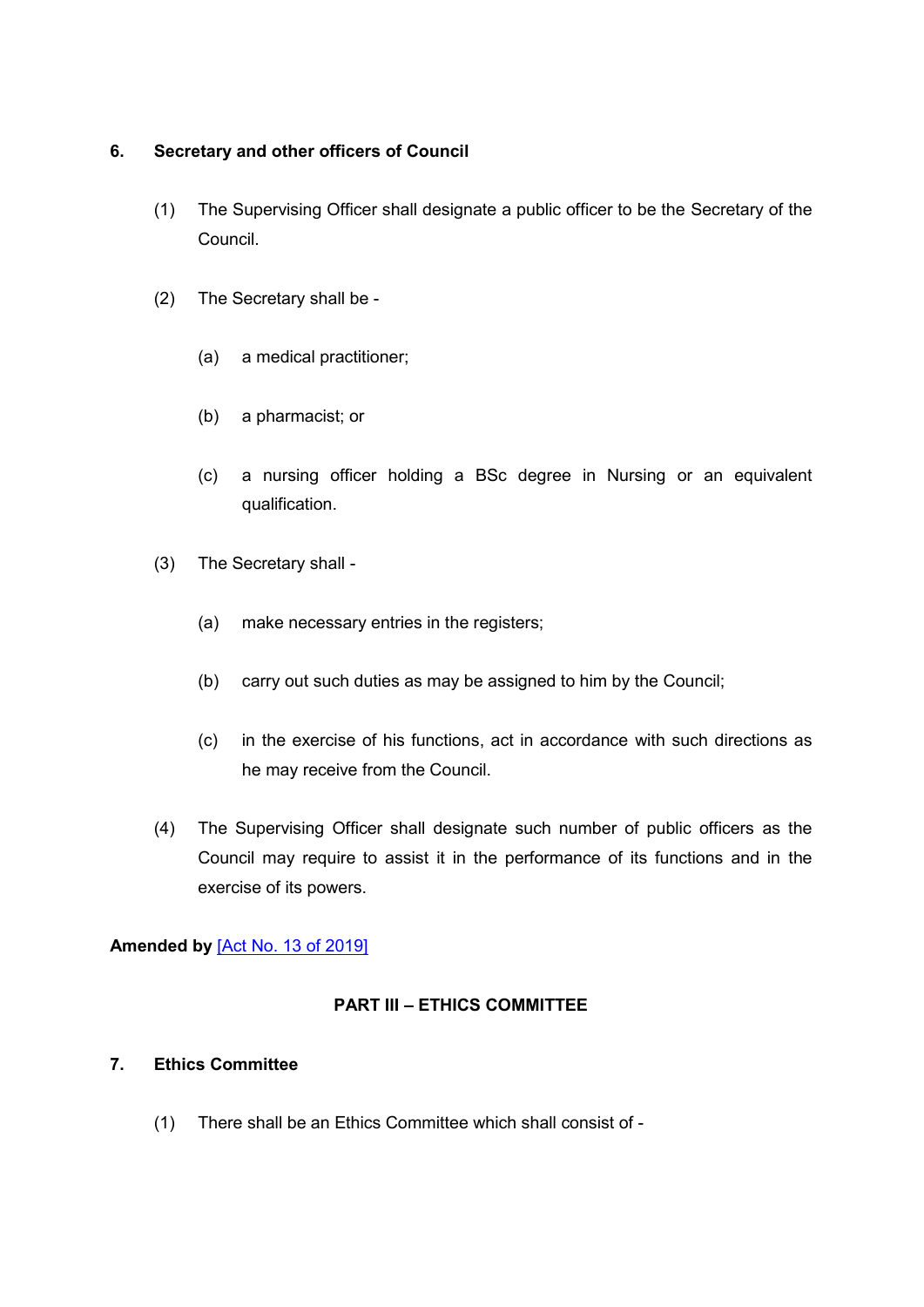- (a) a Chairperson, who shall be a law practitioner of not less than 5 years' standing;
- (b) a specialist in public health;
- (c) a specialist in internal medicine;
- (d) a person having experience in the conduct of biomedical research involving human beings;
- (e) a social scientist;
- (f) a clinical psychologist;
- (g) 2 persons to represent civil society.
- (2) The persons referred to in subsection (1) shall
	- (a) be appointed by the Minister on such terms and conditions as he thinks fit;
	- (b) hold office for a period of 2 years and be eligible for reappointment; and
	- (c) be paid such fees or allowances as the Minister may determine.
- (3) Where the Chairperson is absent from any meeting, the members present shall elect from amongst themselves a member to preside at the meeting.
- (4) At a meeting of the Ethics Committee, 5 members, one of whom shall be a person referred to in subsection (1)(b) or (c), shall constitute a quorum.
- (5) A decision of the Ethics Committee shall be by a simple majority of the members present and voting and, in the event of an equality of votes, the Chairperson shall have a casting vote.
- (6) Subject to this Act, the Ethics Committee may conduct its meetings and proceedings in such manner as it thinks fit.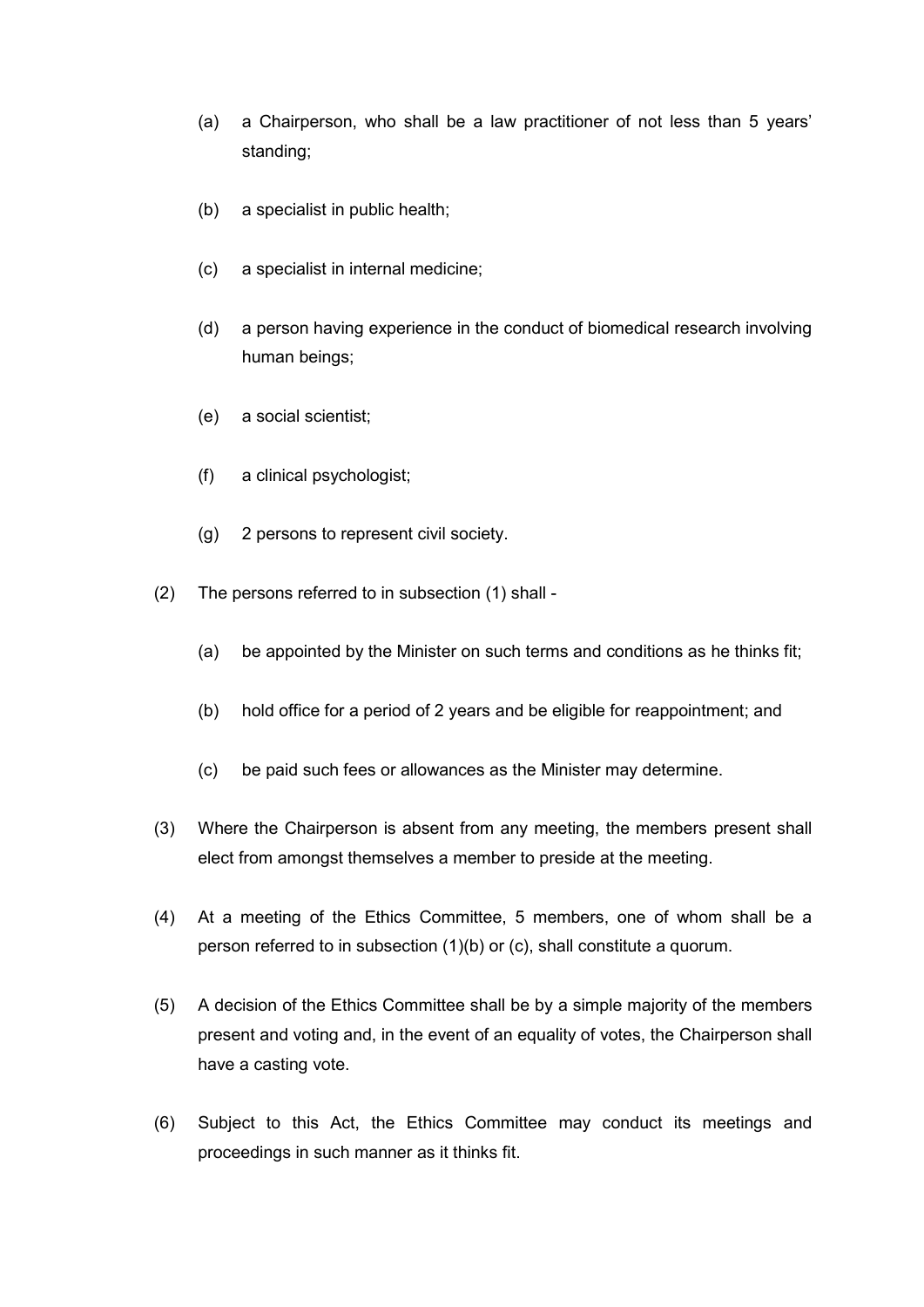(7) The Supervising Officer may designate such number of public officers as the Ethics Committee may require to assist it in the performance of its functions.

## <span id="page-14-0"></span>**8. Functions of Ethics Committee**

- (1) The functions of the Ethics Committee shall be to
	- (a) give its opinion on every application for a trial licence or an amendment to a trial licence, submitted to it by the Council;
	- (b) advise the Council on the health, welfare, safety and protection of subjects in clinical trials;
	- (c) ensure that ethical values and international scientific standards are complied with and that local community values and customs are respected;
	- (d) prepare and adopt statements of general principles on which to base its evaluations;
	- (e) keep records of all its proceedings in relation to a clinical trial for a period of at least 15 years following the completion of the clinical trial.
- (2) For the purpose of giving its opinion under subsection (1)(a), the Ethics Committee shall take such factors as it thinks fit into consideration, including -
	- (a) the relevance of the clinical trial and its protocol;
	- (b) the suitability of any investigator;
	- (c) the anticipated benefits and risks of the clinical trial;
	- (d) the adequacy of the measures to be taken for the health, welfare, safety and protection of subjects;
	- (e) the adequacy of the insurance cover to be contracted for the protection of subjects.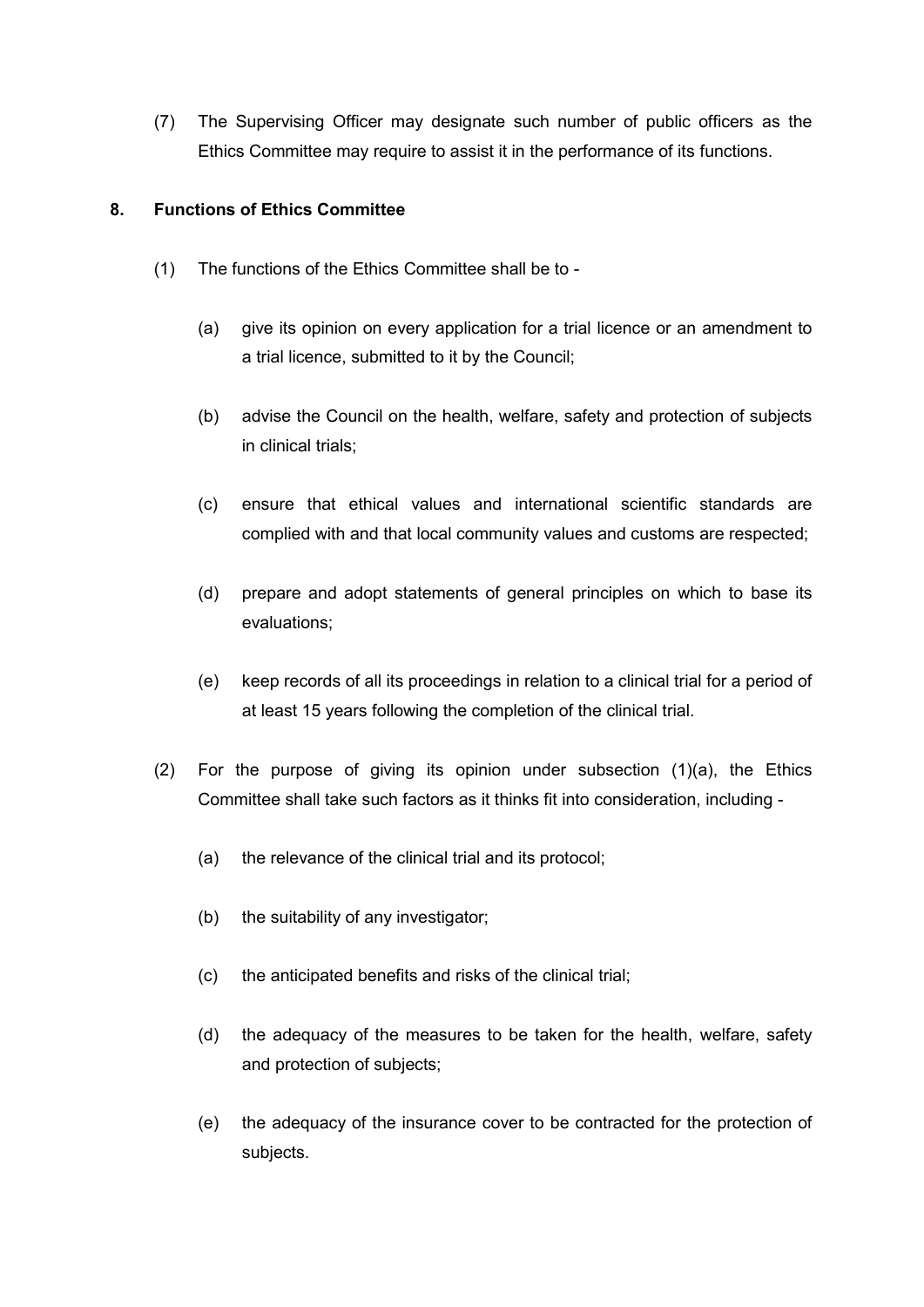(3) The Ethics Committee shall establish and follow its own standard operating procedures.

## **PART IV – PHARMACOVIGILANCE COMMITTEE**

## <span id="page-15-0"></span>**9. Pharmacovigilance Committee**

- (1) There shall be a Pharmacovigilance Committee which shall consist of
	- (a) a Chairperson, who shall be a specialist in internal medicine and a public officer;
	- (b) a specialist in paediatrics;
	- (c) a specialist in dermatology;
	- (d) a clinical pharmacologist or a senior lecturer in pharmacology at the University of Mauritius;
	- (e) 2 hospital pharmacists, who shall be public officers;
	- (f) an occupational physician;
	- (g) a nursing officer holding a BSc degree in Nursing or an equivalent qualification;
	- (h) the Chief Pharmacy Dispenser.
- (2) The Chairperson and every other member, other than an ex officio member, shall
	- (a) be appointed by the Minister on such terms and conditions as he thinks fit; and
	- (b) hold office for a period of 2 years and be eligible for reappointment.
- (3) Every member shall be paid such fees or allowances as the Minister may determine.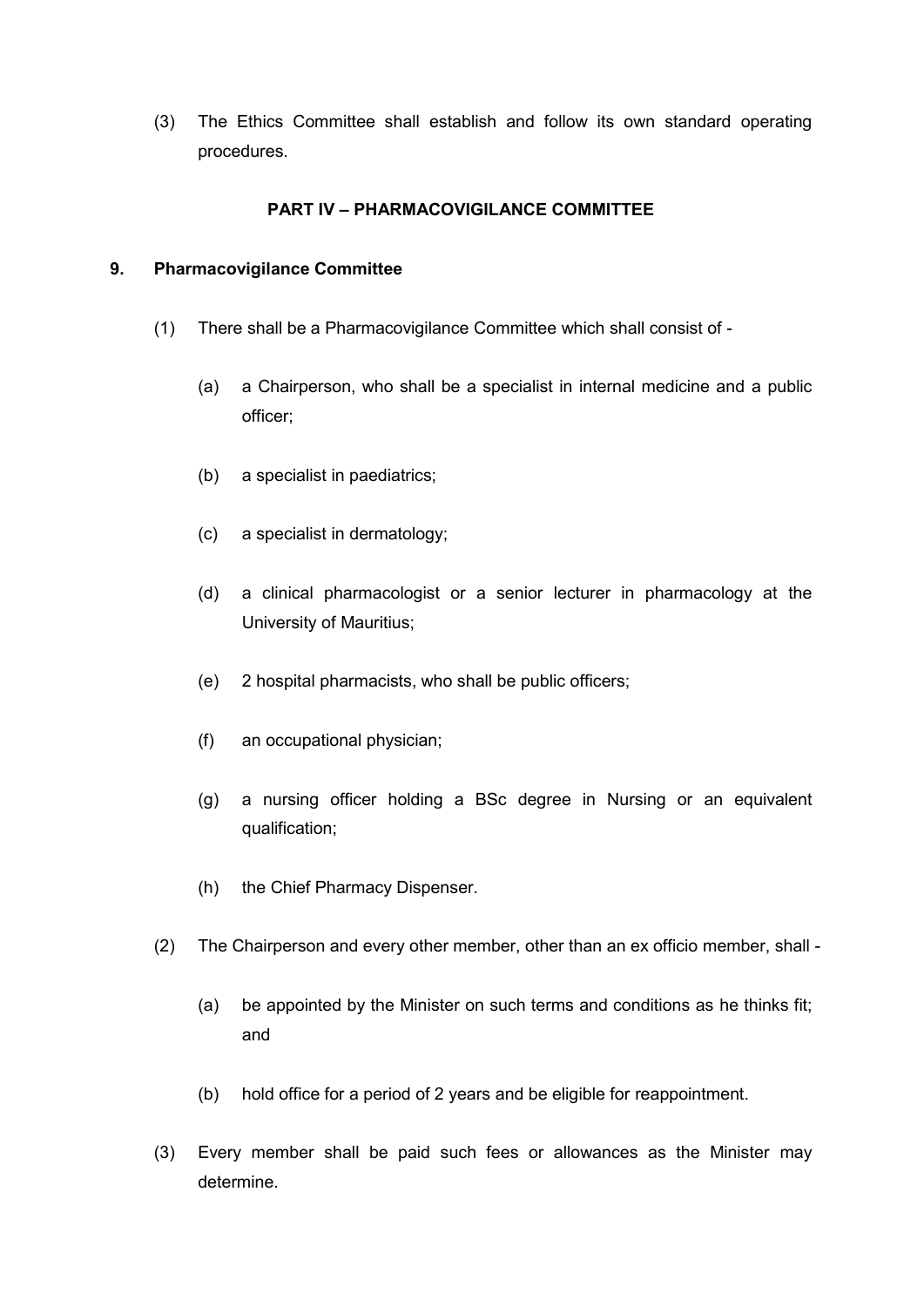- (4) The Pharmacovigilance Committee may, where it deems it necessary, co-opt other members but any co-opted member shall have no right to vote.
- (5) (a) Where the Chairperson is absent from any meeting, the members present shall elect from amongst themselves a member to preside at the meeting.
	- (b) At a meeting of the Pharmacovigilance Committee, 5 members shall constitute a quorum.
	- (c) A decision of the Pharmacovigilance Committee shall be by a simple majority of the members present and voting and, in the event of an equality of votes, the Chairperson shall have a casting vote.
	- (d) Subject to this Act, the Pharmacovigilance Committee may conduct its meetings and proceedings in such manner as it thinks fit.
- (6) The Supervising Officer may designate such number of public officers as the Pharmacovigilance Committee may require to assist it in the performance of its functions.

## <span id="page-16-0"></span>**10. Functions of Pharmacovigilance Committee**

- (1) The functions of the Pharmacovigilance Committee shall be to
	- (a) collect all available information on adverse events and adverse reactions, in Mauritius or elsewhere, particularly in relation to subjects involved in clinical trials;
	- (b) analyse and classify any such information and communicate it to the health personnel and to the public and, where appropriate, to the relevant division of the World Health Organisation;
	- (c) liaise with the Trade and Therapeutics Committee for the purpose of recommending measures, by means of legislation or otherwise, to minimise the risk of adverse events and adverse reactions;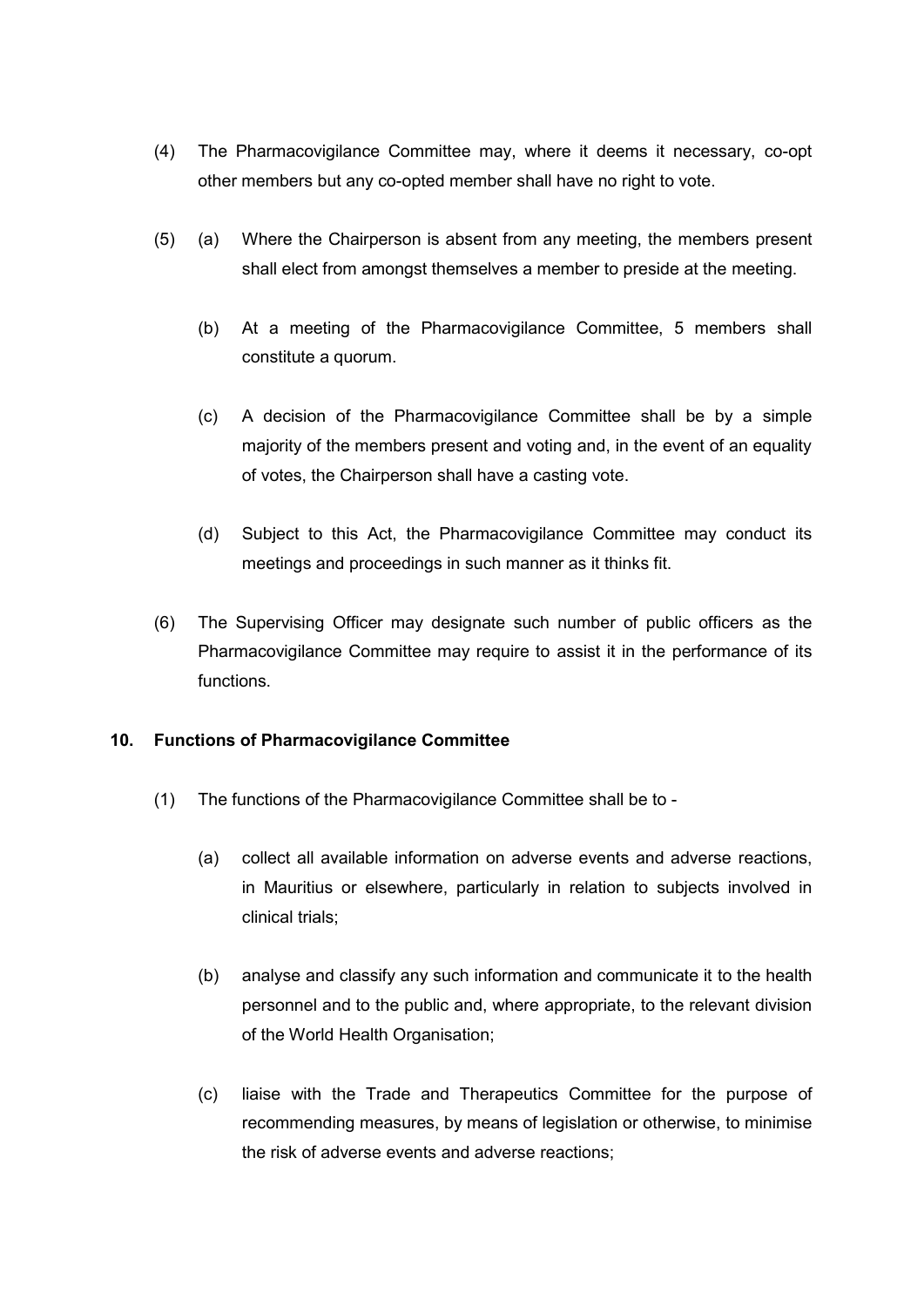- (d) ensure that health personnel are given adequate training in the collection and analysis of adverse events and adverse reactions;
- (e) depute any of its members, where it deems necessary, to conduct an inspection in accordance with section 26;
- (f) advise the Council and the Ethics Committee on any matter specified in this section.
- (2) The Pharmacovigilance Committee shall establish and follow its own standard operating procedures.

# **PART V – TRIAL LICENCE**

## <span id="page-17-0"></span>**11. Trial licence**

- (1) No person shall conduct or cause or permit to be conducted a clinical trial unless he is -
	- (a) the holder of a trial licence; or
	- (b) an investigator acting on behalf of a sponsor who is the holder of a trial licence, in relation to that clinical trial;
	- (c) a registered contract research organisation contracted by a sponsor who is the holder of a trial licence,
- (2) No person shall conduct or cause or permit to be conducted a clinical trial except in accordance with the terms and conditions of a trial licence.
- $(3)$  In this section –

"registered contract research organisation" means a contract research organisation holding a registration certificate.

**Amended by** [\[Act No. 13 of 2019\]](https://supremecourt.govmu.org/get-doc-link/Act_No._13_of_2019)

## **12. Application for trial licence**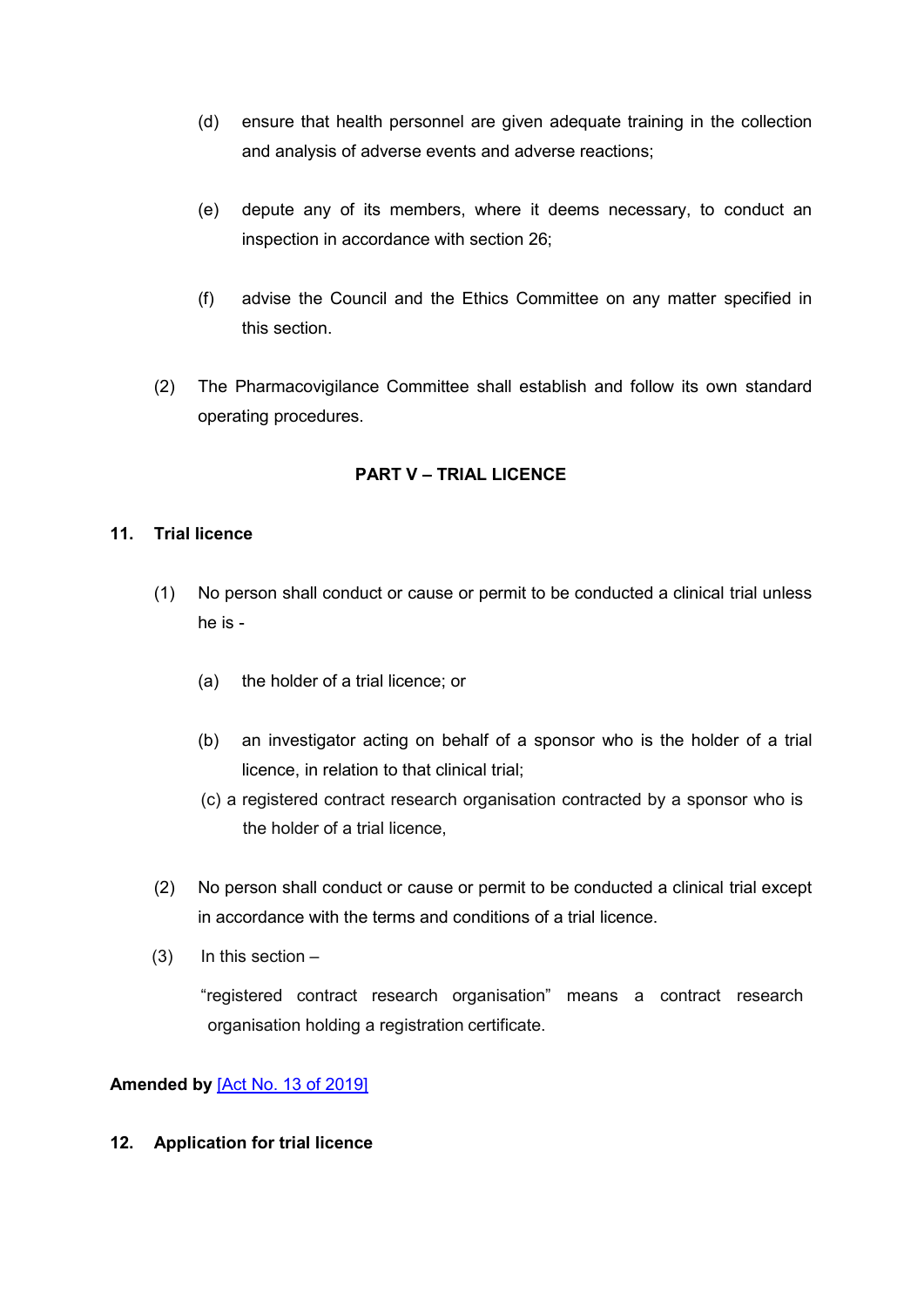- (1) A sponsor who wishes to obtain a trial licence shall make a written application to the Council in such form and manner as may be prescribed.
- (1A) An application for a trial licence in respect of a medical device shall be made in accordance with guidelines prepared or approved by the Council.
- (2) An application under subsection (1) shall be accompanied by the prescribed application fee and -
	- (a) a protocol;
	- (b) an investigator's brochure;
	- (c) a brief curriculum vitae of every investigator;
	- (ca) a Certificate of Good Manufacturing Practice (GMP) in relation to every medical device from its country of origin;
	- (d) a Certificate of Good Manufacturing Practice (GMP) and a Certificate of Pharmaceutical Product (COPP) in relation to every investigational medicinal product from its country of origin; and
	- (e) the separate and different forms to be used for the purposes of patient and subject information, informed consent, recruitment of subjects, adverse event reports and adverse reaction reports.
- (3) The sponsor shall also provide
	- (a) information as to the quantity of every investigational medicinal product or medical device to be used in the clinical trial;
	- (b) information relating to the measures to be taken for the health, welfare, safety and protection of subjects;
	- (c) information relating to financial aspects of the clinical trial, in particular -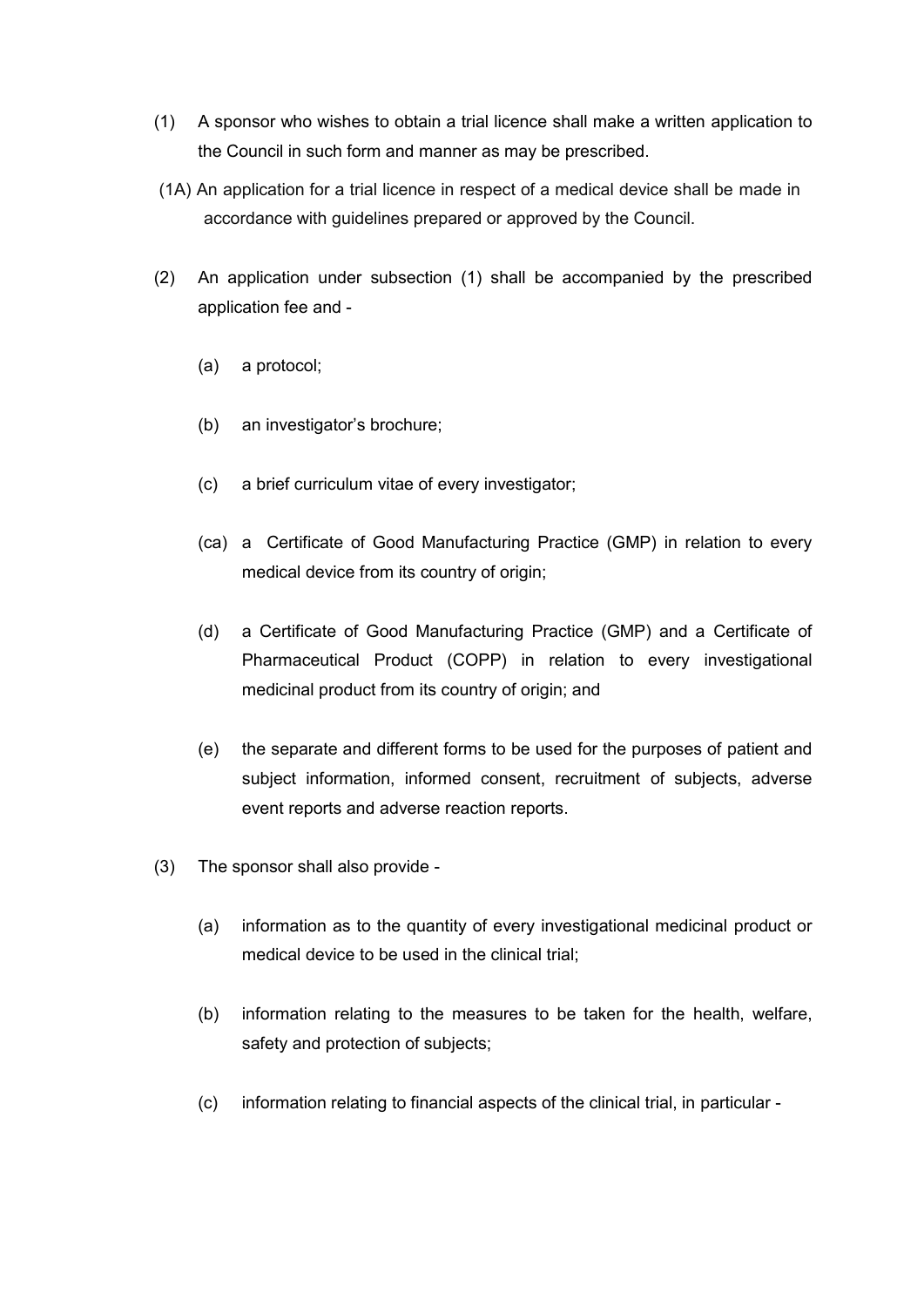- (i) sources of funding for the clinical trial and information on the financial or other interests of the sponsor relevant to the clinical trial;
- (ii) the arrangements for the reimbursement of expenses incurred by the subjects;
- (iii) any provision for compensation in the event of injury or death resulting from the clinical trial, including details of any insurance cover to be contracted for the protection of subjects;
- (iv) details of any insurance or indemnity to cover the liability of the sponsor and investigator;
- (v) summary details of any financial arrangements between
	- (A) the sponsor and the investigator; and
	- (B) the sponsor and the owner or occupier of the site;
- (d) information relating to the anticipated benefits and risks of the clinical trial;
- (e) information relating to the location, structure and amenities of any site where the clinical trial is to be conducted; and
- (f) such other information as the Council may require.
- (4) Where the Council receives an application under subsection (1), it shall refer the application and such other documents as it thinks fit to the Ethics Committee for an opinion.

<span id="page-19-0"></span>**Amended by** [\[Act No. 10 of 2017\]](https://supremecourt.govmu.org/get-doc-link/Act_No._10_of_2017)**;** [\[Act No. 13 of 2019\]](https://supremecourt.govmu.org/get-doc-link/Act_No._13_of_2019)

## **13. Grant of application**

(1) The Council may, after consideration of the opinion of the Ethics Committee, grant an application made under section 12 where it is satisfied that -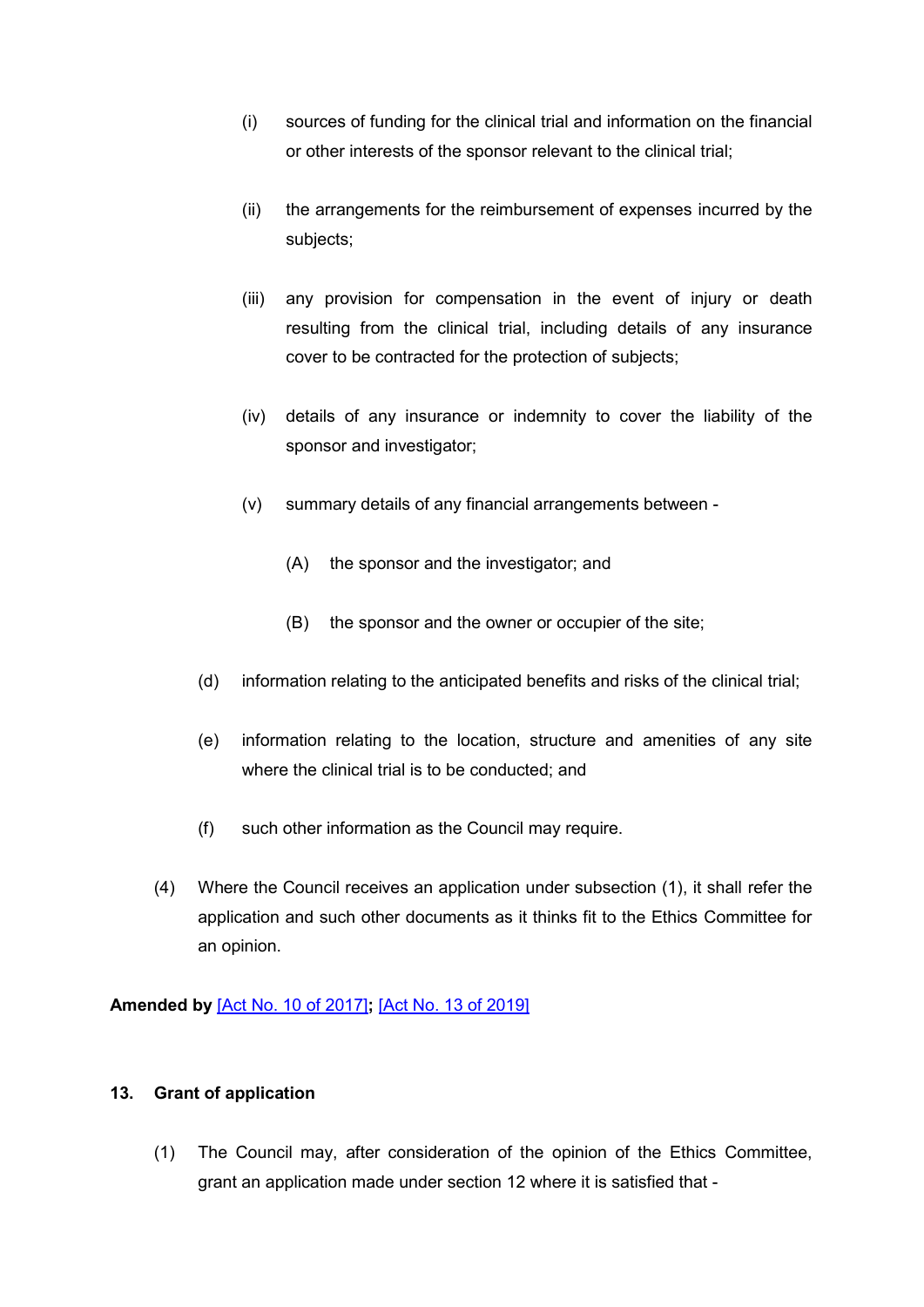- (a) the measures to be taken for the health, welfare, safety and protection of subjects are adequate;
- (b) the anticipated benefits of the clinical trial outweigh its risks;
- (c) the insurance cover to be contracted for the protection of subjects is adequate;
- (d) the investigator is a suitably qualified person;
- (e) the site for the clinical trial is suitable;
- (f) the sponsor and the investigator will at all times comply with this Act and any regulations made under it; and
- (g) the clinical trial is to be conducted in compliance with the guidelines referred to in section 4(f).
- (2) The Council may, when considering an application made under section 12, require the sponsor to furnish such additional information as may be necessary, within such time as it may determine.
- (3) On granting an application under subsection (1), the Council shall issue a trial licence to the sponsor on such terms and conditions as it thinks fit and on payment of the prescribed licence fee.

# <span id="page-20-0"></span>**14. Refusal of application**

- (1) The Council may, after consideration of the opinion of the Ethics Committee, refuse an application made under section 12 -
	- (a) where it considers that
		- (i) any requirement set out under section 13(1) is not satisfied;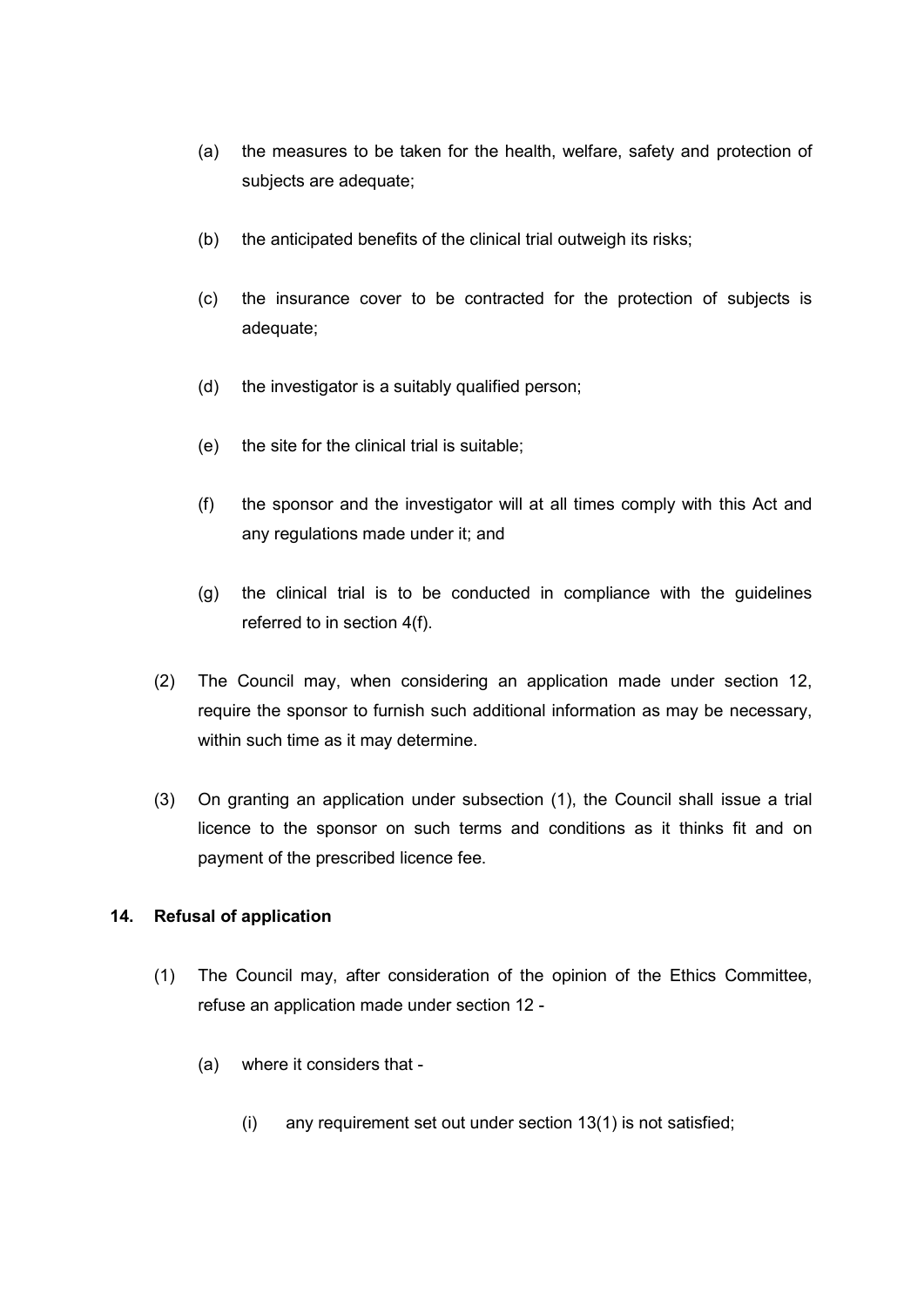- (ii) the health, welfare, safety or protection of a subject is likely to be compromised; or
- (iii) the proposed trial is of limited or no scientific benefit; or
- (b) for any other good cause.
- (2) Where the Council refuses an application under subsection (1), it shall give written notice of its decision to the sponsor.

## <span id="page-21-0"></span>**15. Amendment of trial licence**

- (1) Where a sponsor, after having been issued with a trial licence, wishes to amend the protocol or any other document submitted under section 12, he shall make a written application to the Council in such form and manner as may be prescribed, accompanied by the prescribed application fee.
- (2) The Council shall refer any application made under subsection (1) to the Ethics Committee for an opinion.
- (3) The Council may, after consideration of the opinion of the Ethics Committee, grant or refuse the application.
- (4) On approving the application, the Council may, where it considers it appropriate, issue an amended trial licence to the sponsor on such terms and conditions as it thinks fit and on payment of the prescribed fee.
- (5) No sponsor shall implement any amendment referred to in subsection (1) unless it is approved by the Council.

## <span id="page-21-1"></span>**16. Suspension or cancellation of trial licence**

(1) Subject to subsection (2), the Council may, after giving the sponsor and the investigator written notice of its intention and allowing them not less than 14 days to make representations to the Council, suspend or cancel a trial licence and order the suspension or the termination of a clinical trial where -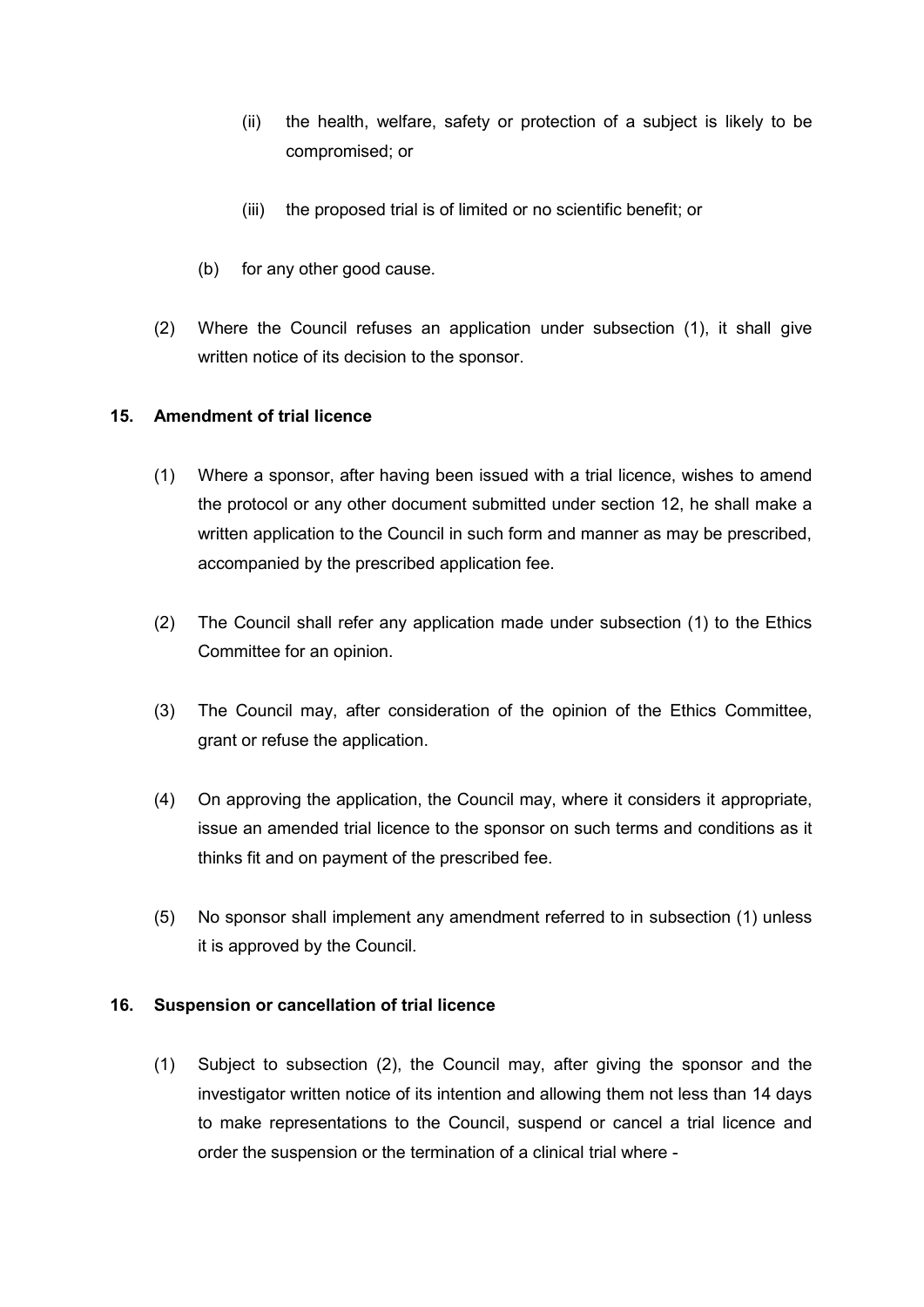- (a) the clinical trial has not started within 12 months of the date on which the trial licence was issued;
- (b) the clinical trial has started and has been suspended for more than 6 months;
- (c) the sponsor or the investigator has, in connection with the clinical trial, trial licence or application for the licence, given false or misleading information;
- (d) the clinical trial is not being conducted in accordance with this Act or any condition imposed under section 13; or
- (e) there has been such change in the scientific reasons or circumstances that the clinical trial is no longer justified.
- (2) (a) The Council may, where it is satisfied that the health, welfare, safety or protection of a subject is being or is likely to be compromised, forthwith suspend a trial licence and order the suspension of a clinical trial.
	- (b) The Council shall, where it has made an order under paragraph (a)
		- (i) forthwith give written notice of its decision to the sponsor and the investigator;
		- (ii) invite them to make representations on the matter within 7 days; and
		- (iii) not later than 14 days after the receipt of any representations or, if no representations have been received, within 14 days of the issue of the notice under subparagraph (i), determine whether or not the trial licence shall be cancelled and the clinical trial terminated.
- (3) The Council shall cause to be published in the *Gazette* and on the website of the Ministry such particulars as it thinks fit of any trial licence which is suspended or cancelled.
- (4) Where a clinical trial is discontinued under section 25(2), or is suspended or terminated under this section, its sponsor shall incur the cost of -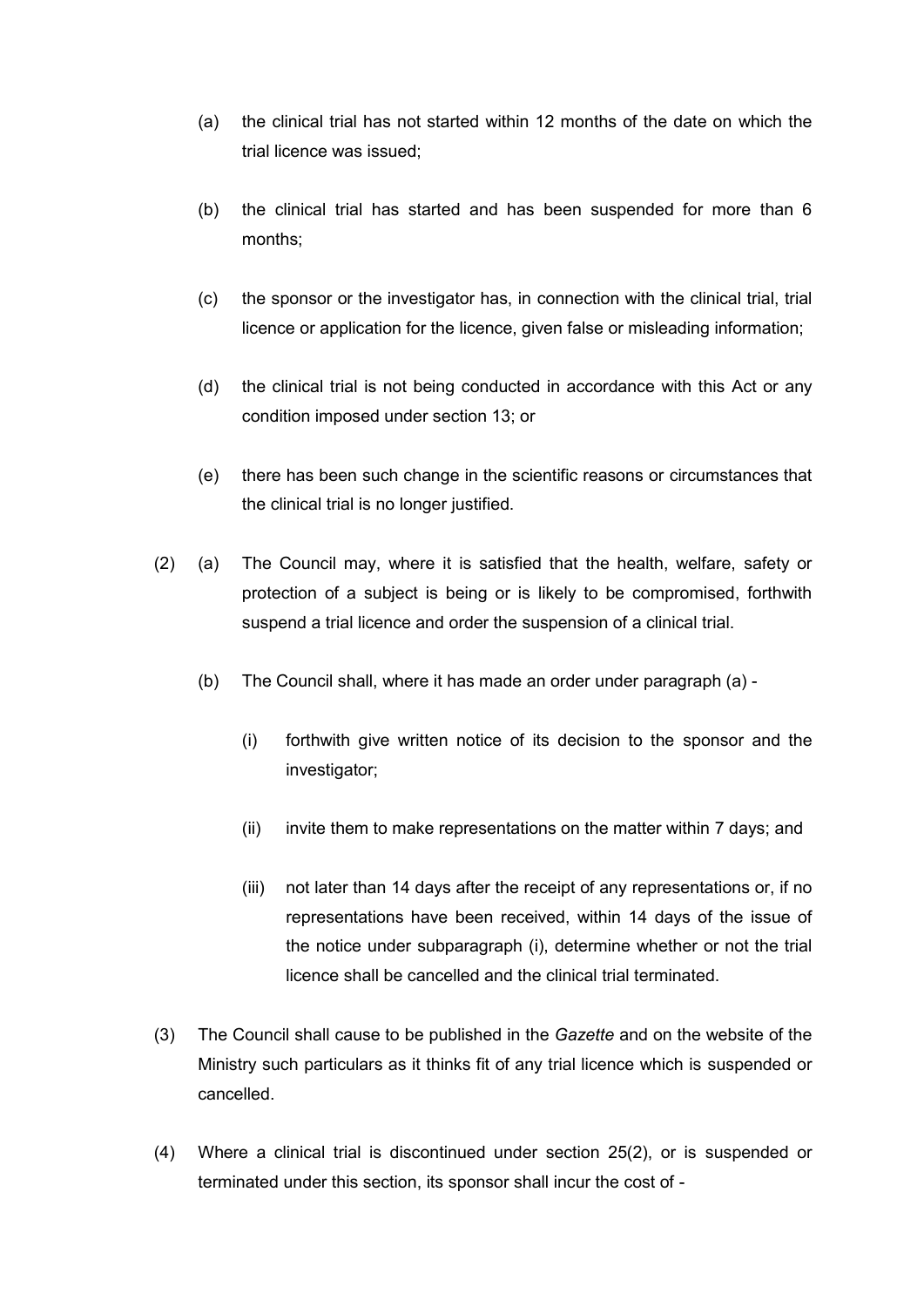- (a) any treatment which a subject of the clinical trial may require;
- (b) any insurance cover to be contracted for the subject.

### **PART VA – REGISTRATION CERTIFICATE**

#### **16A. Registration certificate**

(1) Every contract research organisation which intends to obtain a registration certificate shall make a written application to the Council in such form and manner as the Council may determine.

(2) An application made under subsection (1) shall be accompanied by –

- (a) the prescribed application fee; and
- (b) such documents and information as may be prescribed.

#### **16B. Grant of application**

(1) The Council may, when considering an application made under section 16A, require the applicant to furnish such additional information as may be necessary, within such time as it may determine.

(2) The Council may grant an application under this Part where it is satisfied that the prescribed conditions are met.

(3) On granting an application under subsection (1), the Council shall issue a registration certificate to the contract research organisation –

- (a) on such terms and conditions and for such duration as it may determine; and
- (b) on payment of the prescribed registration fee.

(4) The Council shall cause to be published in the Gazette and on the website of the Ministry, not later than 15 days after the issue of a registration certificate, the particulars of that certificate.

#### **16C. Refusal of application**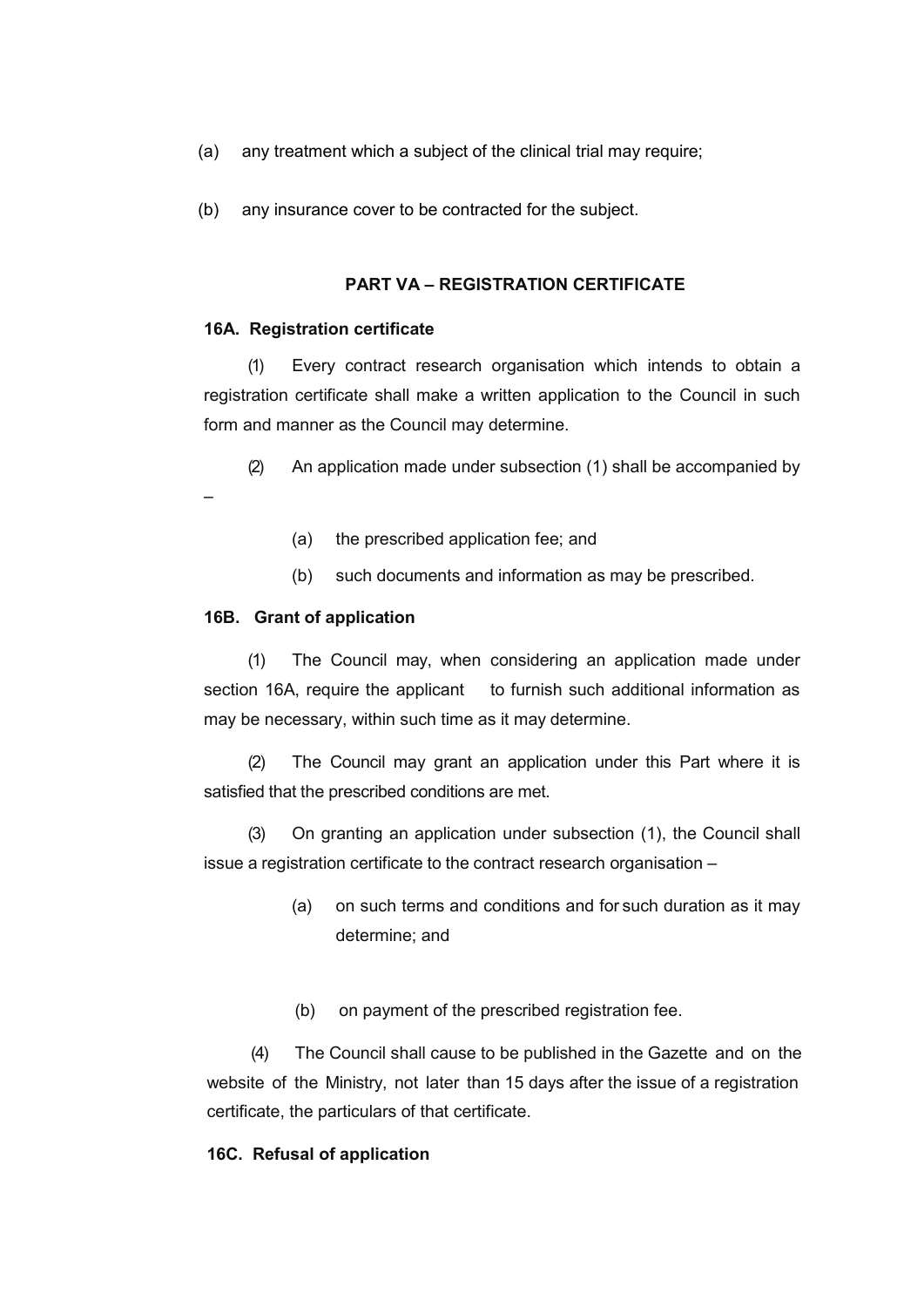(1) The Council may refuse an application made under section 16A where it considers that the prescribed conditions have not been met.

(2) Where the Council refuses an application under subsection (1), it shall give written notice of its decision to the applicant.

#### **16D. Suspension or cancellation of registration certificate**

(1) Subject to subsection (2), the Council may, after giving a contract research organisation written notice of its intention to suspend or cancel a registration certificate and allowing it not less than 14 days to make representations to the Council, suspend or cancel a registration certificate where –

- (a) the contract research organisation has, in connection with the clinical trial, registration certificate or application for the registration certificate, given false or misleading information;
- (b) the contract research organisation has breached any condition imposed under section 16B; or
- (c) it considers that the health, welfare, safety or protection of a subject is likely to be or has been compromised as a result of the negligence of the contract research organisation.

(2) The Council shall cause to be published in the Gazette and on the website of the Ministry such particulars as it may determine of any registration certificate which is suspended or cancelled.

#### **Added by** [\[Act No. 13 of 2019\]](https://supremecourt.govmu.org/get-doc-link/Act_No._13_of_2019)

#### **PART VI – CONDUCT OF CLINICAL TRIALS**

### <span id="page-24-0"></span>**17. Good clinical practice**

- (1) Clinical trials shall be conducted in accordance with the conditions and principles of good clinical practice.
- (2) The rights, safety and well-being of a subject shall prevail over the interests of science and society.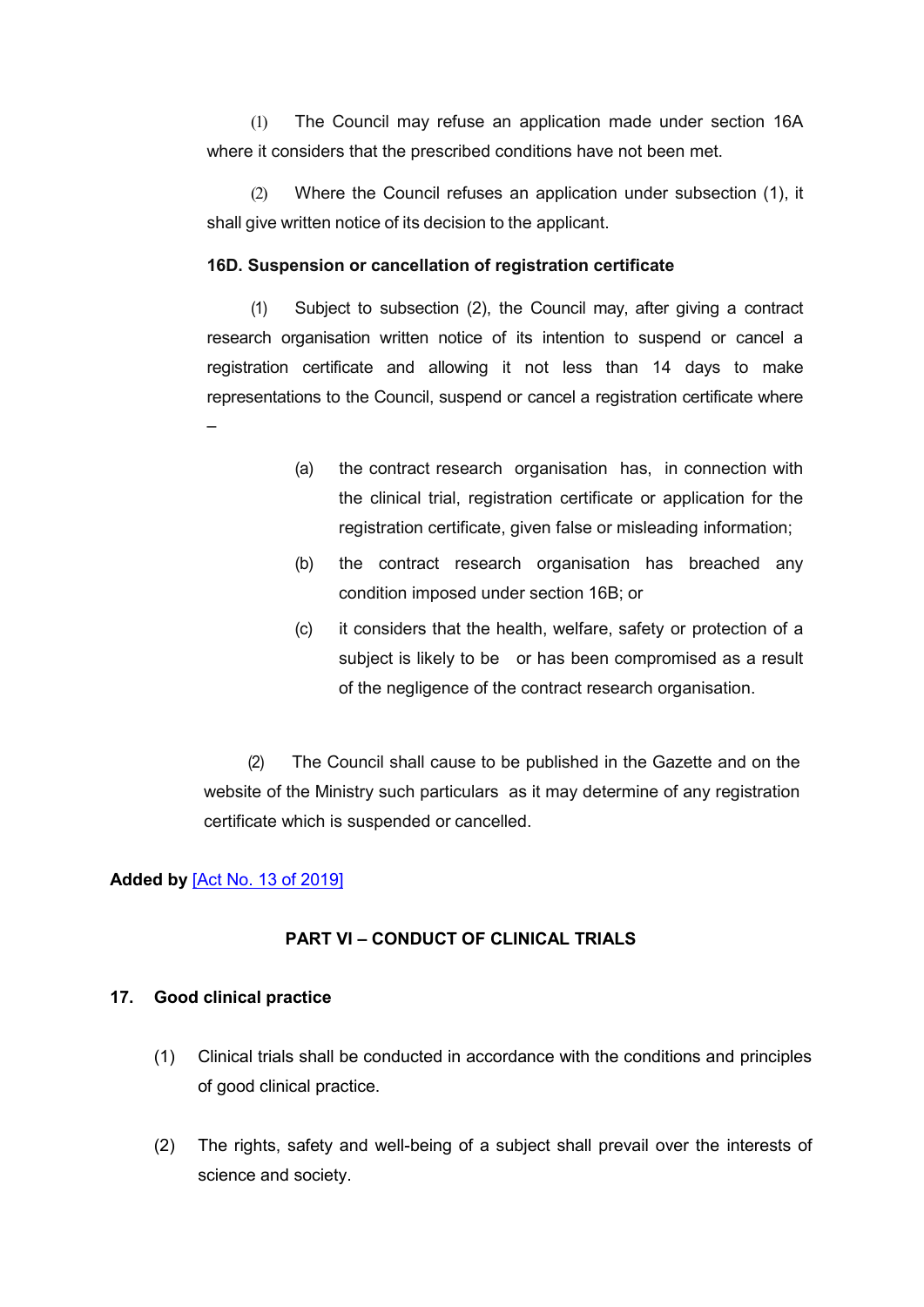- (3) Every sponsor shall ensure that any person involved in conducting a clinical trial is qualified by education, training and experience to perform his tasks.
- (4) Every sponsor, contract research organisation and investigator shall comply with guidelines prepared or approved by the Council.

## **Amended by** [\[Act No. 13 of 2019\]](https://supremecourt.govmu.org/get-doc-link/Act_No._13_of_2019)

## <span id="page-25-0"></span>**18. The sponsor**

- (1) Subject to the approval of the Council, a sponsor and an investigator may be the same person.
- (2) Every sponsor shall comply with the terms and conditions of any trial licence issued to him.
- (3) Every sponsor shall designate an investigator who shall be based in Mauritius and be responsible for the conduct of the trial within Mauritius.
- (4) Every sponsor shall be responsible for implementing and maintaining quality assurance and quality control systems with written standard operating procedures.
- (5) A sponsor of a clinical trial shall notify the Council in writing of any serious breach of -
	- (a) the conditions and principles of good clinical practice in connection with that trial; or
	- (b) the trial licence issued by the Council.
- (6) For the purpose of this section, "serious breach" means a breach which is likely to affect to a significant degree -
	- (a) the safety or physical or mental integrity of a subject; or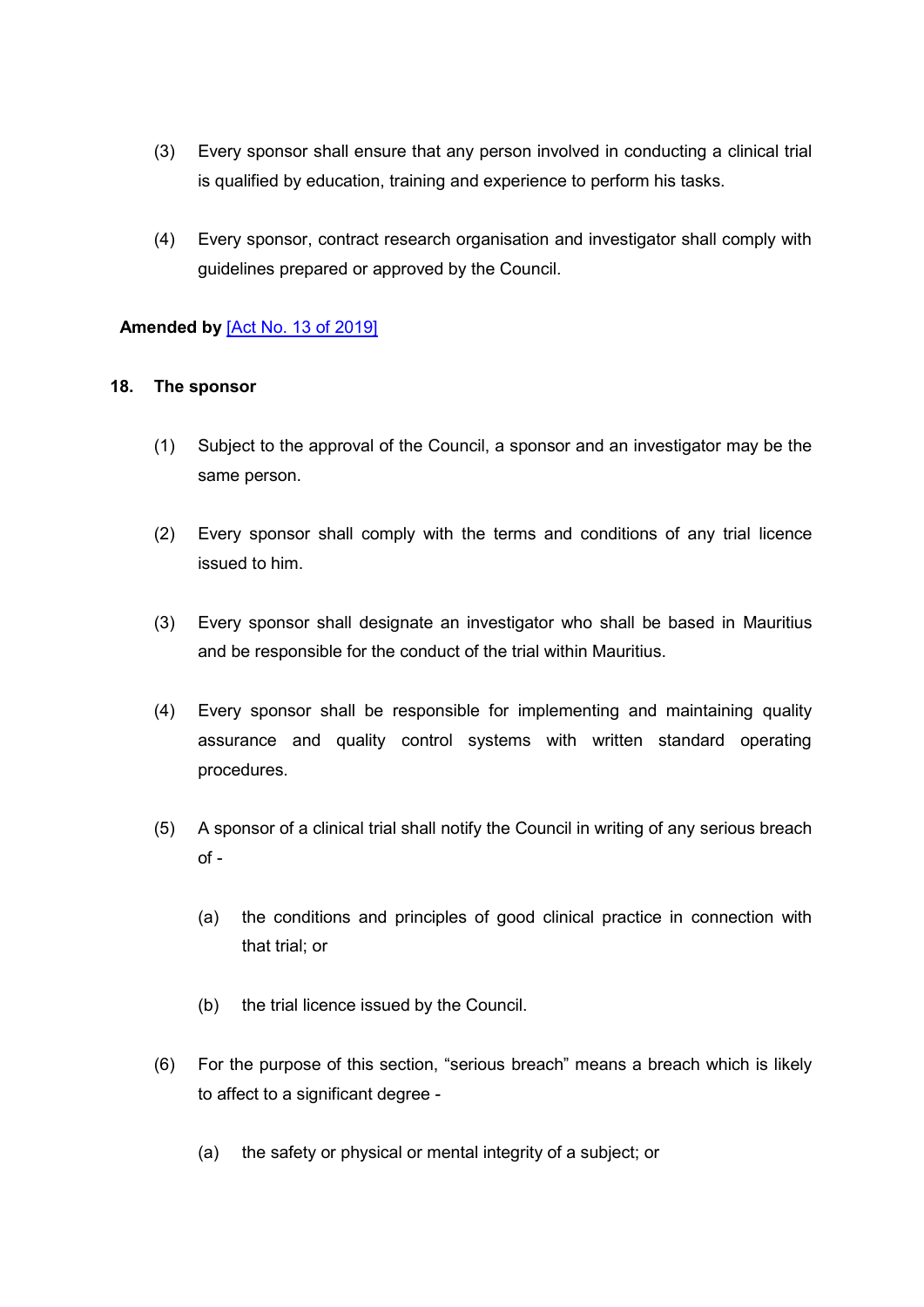(b) the scientific value of a clinical trial.

### <span id="page-26-0"></span>**19. The investigator**

Every investigator shall -

- (a) be qualified by education, training and experience to assume responsibility for the proper conduct of a clinical trial;
- (b) conduct a clinical trial in compliance with
	- (i) the terms and conditions of the trial licence;
	- (ii) the protocol;
	- (iii) the conditions and principles of good clinical practice; and
	- (iv) the provisions of this Act and any regulations made under it.

## <span id="page-26-1"></span>**20. Protection of subjects**

- (1) No sponsor or investigator shall use a human being as a subject unless
	- (a) where the subject is of the age of 18 or over, he gives his written consent thereto;
	- (b) where the subject is of the age of 18 or over but incapable of giving his consent -
		- (i) his spouse, parent or guardian gives written consent thereto;
		- (ii) his participation in the clinical trial is essential; and
		- (iii) the clinical trial relates directly to the condition from which he is suffering;
	- (c) where the subject is under the age of 18 -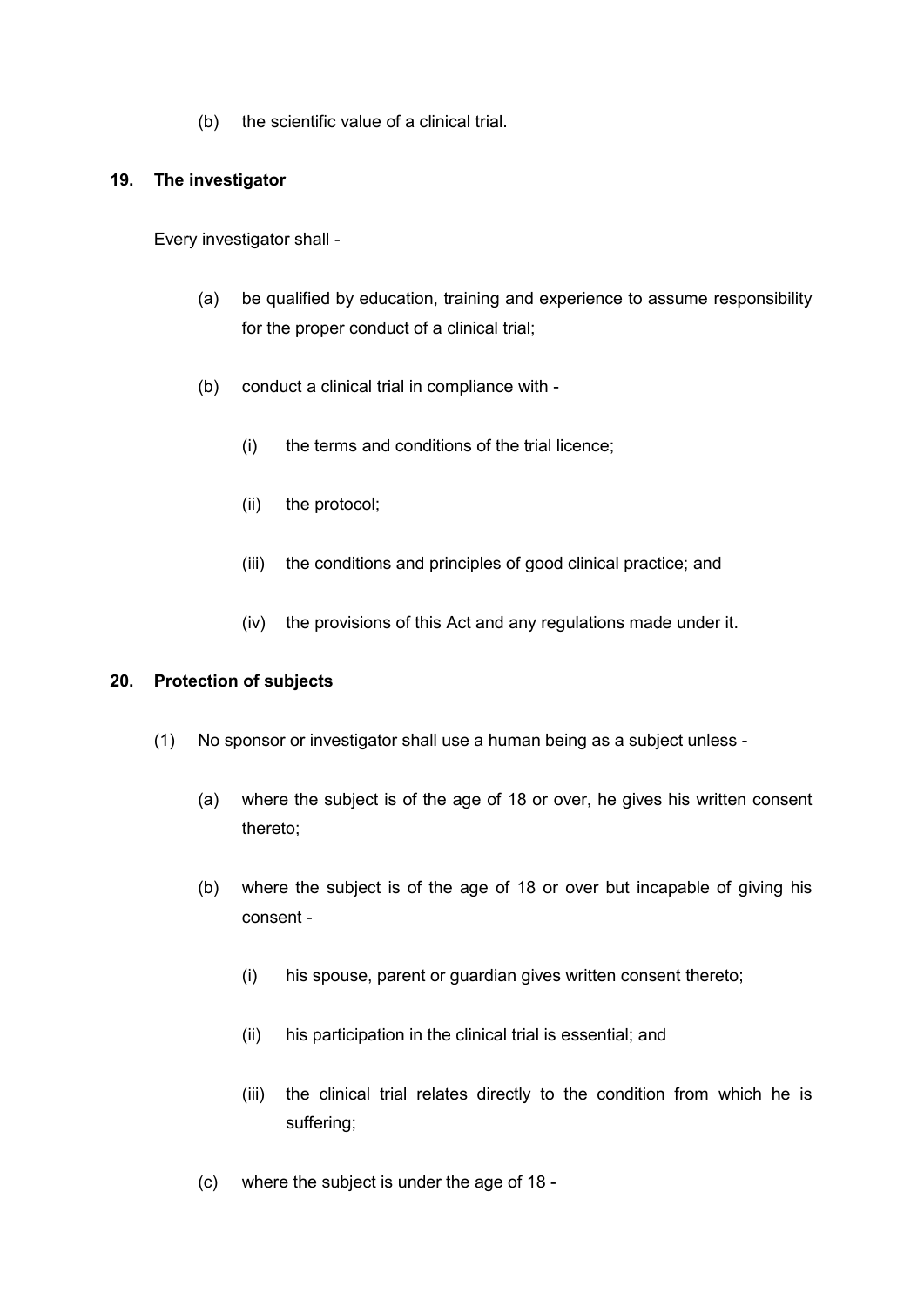- (i) his responsible party gives written consent thereto; and
- (ii) in case he is capable of forming an opinion, the sponsor and investigator are satisfied of his willingness to participate in the clinical trial.
- (2) For the purposes of subsection (1), an investigator shall, before a clinical trial is conducted, give a full and reasonable explanation of the nature and object of the clinical trial and the risks involved, if any -
	- (a) where the subject is of the age of 18 or over, to the subject;
	- (b) where the subject is of the age of 18 or over but incapable of giving his consent, to his spouse, parent or guardian;
	- (c) where the subject is under the age of 18
		- (i) to his responsible party; and
		- (ii) to the subject himself according to his capacity of understanding.
- (3) A subject may, at any time, withdraw from a clinical trial without incurring any liability.
- (4) No medical practitioner shall induce
	- (a) a patient whom he is treating to consent to be a subject; or
	- (b) the responsible party of a patient whom he is treating to consent to the patient being a subject.
- (5) Subject to subsection (6), no person shall, by means of any threat or coercion or reward, compel or induce another person to be a subject.
- (6) Subsection (5) shall not apply to a sponsor who compensates a subject for his participation in a clinical trial.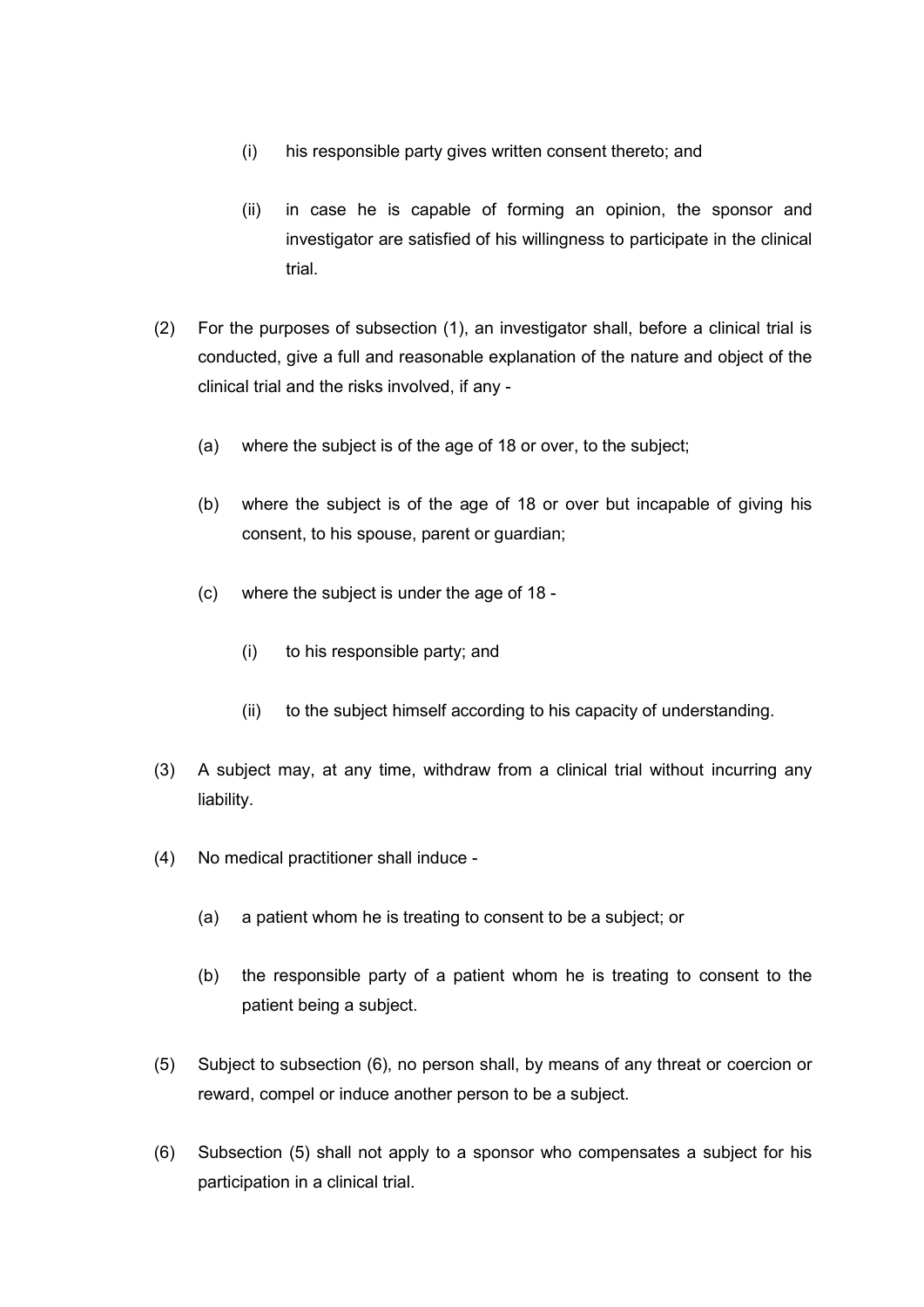- (7) The Council shall publish guidelines on informed consent requirements which every sponsor and investigator shall comply with.
- (8) In this section -

"responsible party" means the person who exercises parental authority over a subject under the Code Civil Mauricien.

## <span id="page-28-0"></span>**21. Emergency measures**

- (1) A sponsor and an investigator may take appropriate emergency measures in order to protect a subject against any immediate hazard to his health or safety.
- (2) Where emergency measures are taken under subsection (1), the sponsor shall forthwith, and in any event within a period of 3 days, give written notice to the Council of those measures and the circumstances giving rise to them.

## <span id="page-28-1"></span>**22. Strict liability of sponsor**

- (1) A sponsor shall be strictly liable for any damage or injury suffered by a subject as a direct or indirect result of a clinical trial.
- (2) Any provision of a contract between a sponsor and a subject purporting to limit the sponsor's liability under subsection (1) shall be null and void.
- (3) Before commencing a clinical trial, a sponsor shall enter into an insurance contract which covers the liability under subsection (1).
- (4) A sponsor shall be responsible for the costs of treatment of a subject for any damage or injury suffered by the subject as a result of a clinical trial.
- (5) Where the treatment under subsection (4) is not available in Mauritius, the sponsor shall, subject to the approval of the Council, make such treatment available in another country.

## <span id="page-28-2"></span>**23. Trial master file and archiving**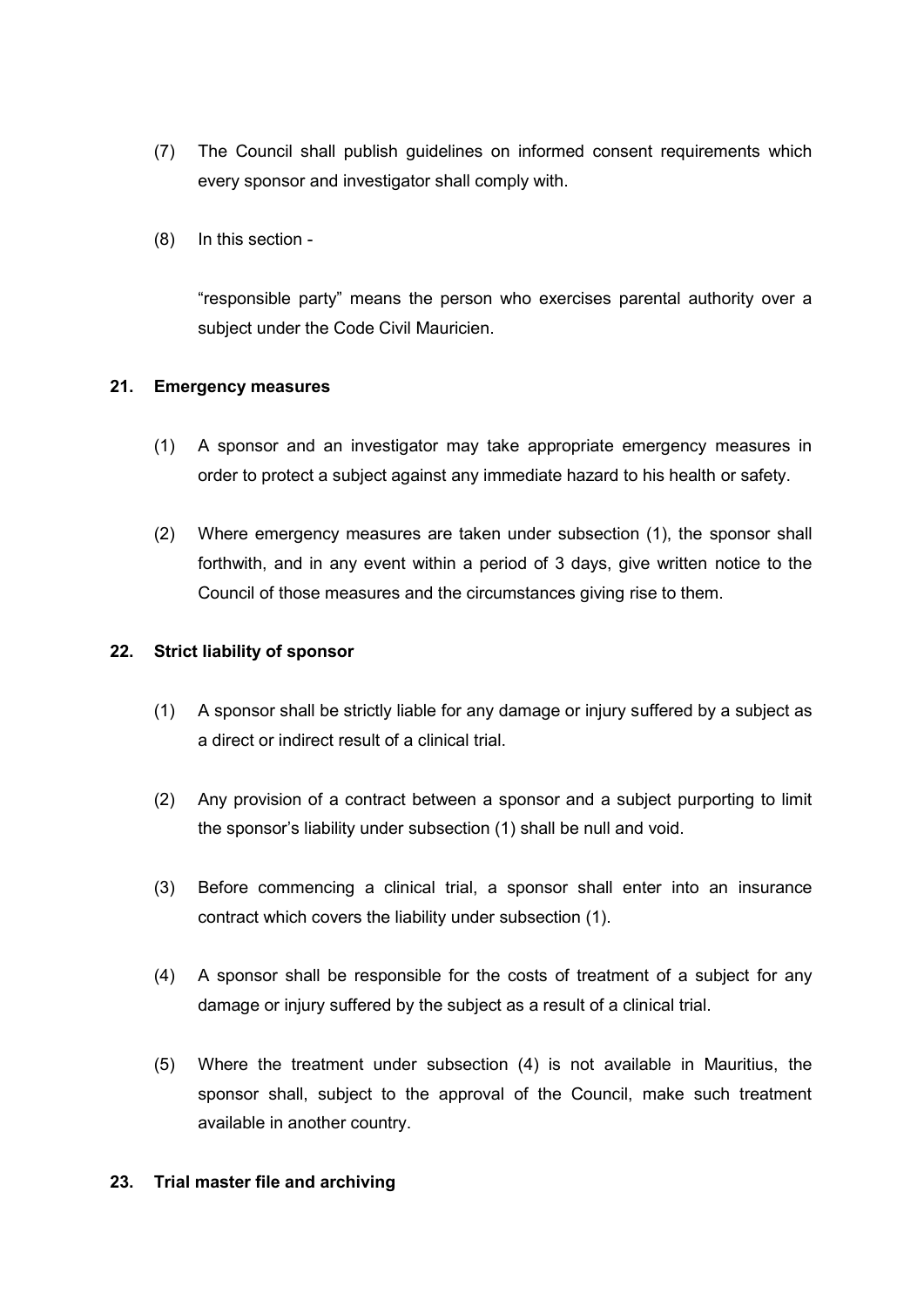- (1) Every sponsor shall keep a trial master file for a clinical trial in respect of which he holds a trial licence.
- (2) A sponsor shall make the trial master file readily available at all reasonable times for inspection by the Council or any person appointed by the sponsor to audit the arrangements for the clinical trial.
- (3) The trial master file shall at all times comprise documents which
	- (a) enable both the conduct of the clinical trial and the quality of the data produced to be evaluated;
	- (b) show whether the clinical trial has been conducted in compliance with
		- (i) this Act and regulations made under it; and
		- (ii) the guidelines referred to in section  $4(f)$ ; and
	- (c) contain information specific to each phase of the clinical trial.
- (4) A sponsor shall keep, for not less than 15 years after the completion of a clinical trial, the trial master file which shall be -
	- (a) readily available at all reasonable times to the Council; and
	- (b) complete and legible.

## <span id="page-29-0"></span>**24. Progress and completion of clinical trial reports**

Every sponsor shall furnish to the Council a written report on the progress of a clinical trial, containing such particulars as the Council deems necessary, not later than 6 months after -

- (a) the date on which the trial licence is issued;
- (b) the end of every subsequent period of 6 months; and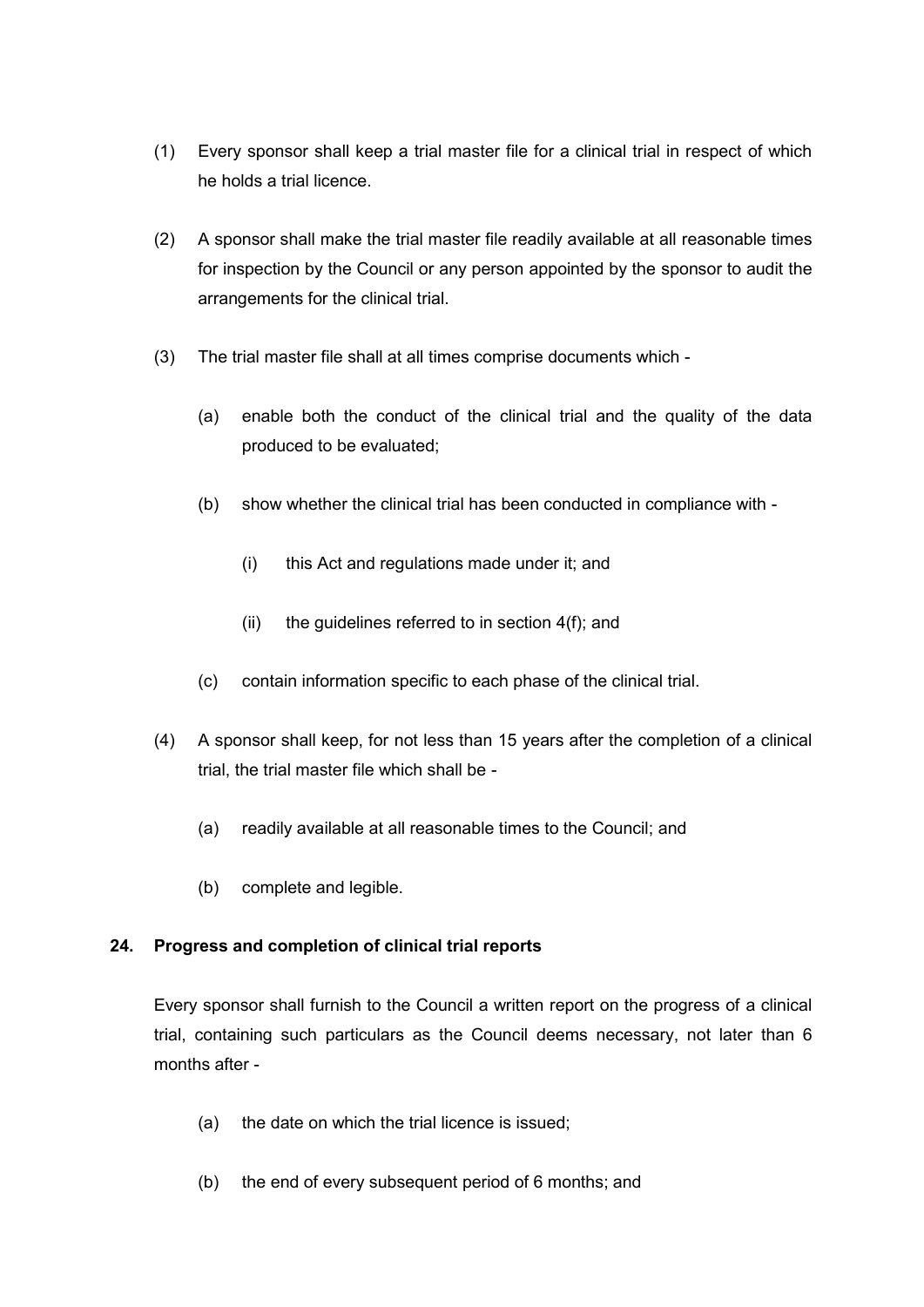(c) the completion of the clinical trial.

## <span id="page-30-0"></span>**25. Completion and discontinuance of clinical trial**

- (1) A sponsor shall, not later than 90 days after a clinical trial is completed, notify the Council of the completion.
- (2) Where a clinical trial is discontinued, its sponsor shall forthwith notify the Council in writing of the discontinuance and the reasons therefor.

## **PART VII – INSPECTIONS**

## <span id="page-30-1"></span>**26. Verification of compliance**

A member or an officer of the Council, or a member of the Pharmacovigilance Committee, may, at all reasonable times, enter and inspect a site so as to enquire about the conduct of a clinical trial and shall, at the conclusion of his inspection, submit a written report to the Council or the Pharmacovigilance Committee, as the case may be, and provide a copy of the report to the investigator and the sponsor.

## **PART VIII – PHARMACOVIGILANCE**

## <span id="page-30-2"></span>**27. Record of adverse event or reaction**

- (1) A sponsor shall keep detailed records of any adverse event, serious adverse event, adverse reaction or serious adverse reaction, which -
	- (a) arises during a clinical trial;
	- (b) comes to his knowledge from reports of similar clinical trials conducted elsewhere; or
	- (c) is reported to him by the investigator.
- (2) The sponsor shall submit the records referred to in subsection (1) to the Council and Pharmacovigilance Committee on each anniversary of the clinical trial or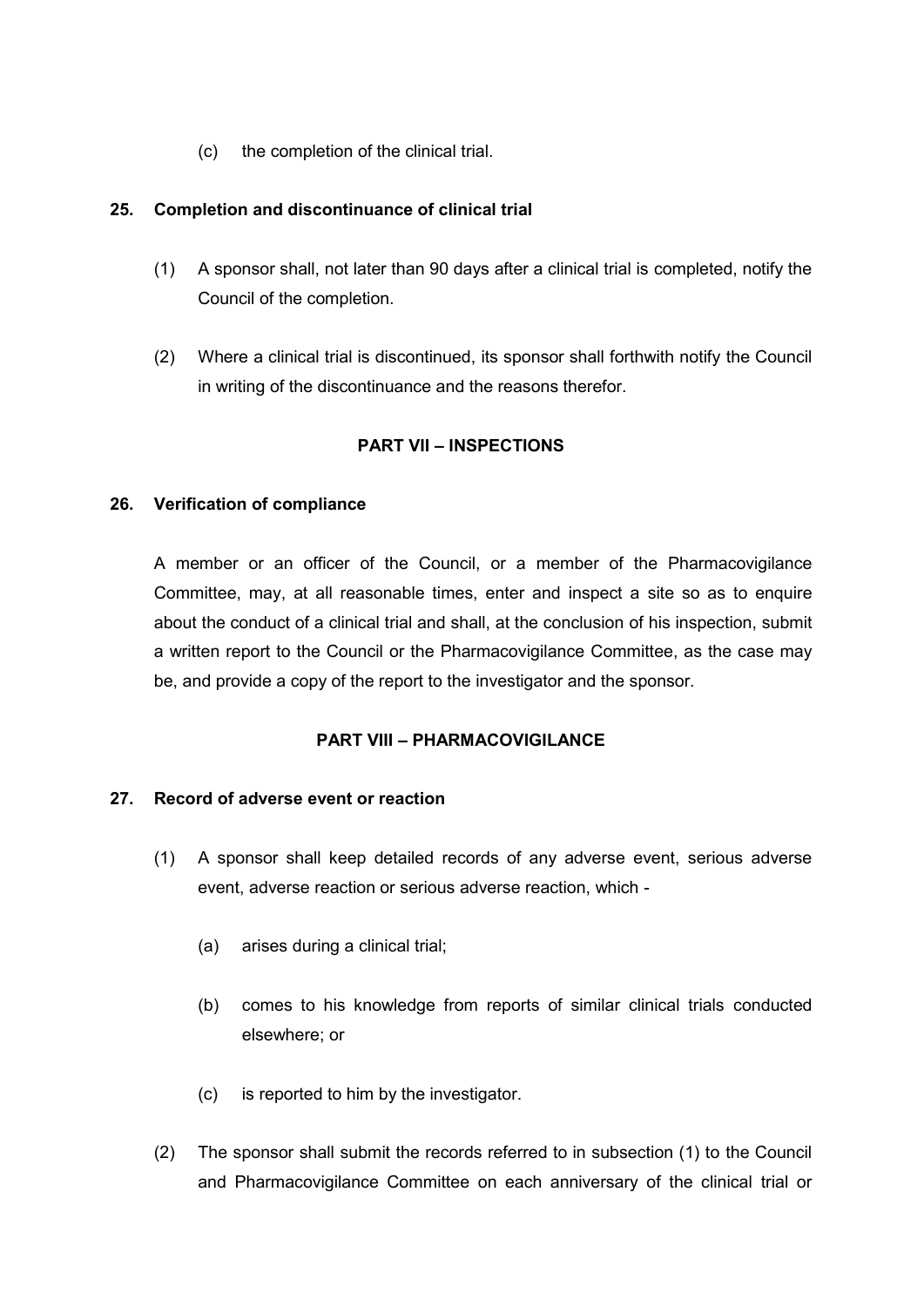upon request by the Council or Pharmacovigilance Committee, as the case may be.

## <span id="page-31-0"></span>**28. Notification of serious adverse event or reaction**

- (1) An investigator shall, within 24 hours of becoming aware of a serious adverse event or serious adverse reaction, inform the sponsor of the event or reaction.
- (2) Where the sponsor receives information under subsection (1), it shall, within 24 hours, notify the Council and Pharmacovigilance Committee in writing of the serious adverse event or serious adverse reaction.
- (3) A sponsor shall provide such follow-up information relating to the serious adverse event or serious adverse reaction as the Council or Pharmacovigilance Committee may require.

# **PART IX – REGISTERS – Amended by** [\[Act No. 13 of 2019\]](https://supremecourt.govmu.org/get-doc-link/Act_No._13_of_2019)

## <span id="page-31-1"></span>**29. Register of clinical trials**

- (1) There shall be a register of clinical trials, in such form as the Council thinks fit, in which the Secretary shall, in accordance with such instructions as may be given to him by the Council, keep a record of -
	- (a) every trial licence issued under this Act;
	- (b) particulars relating to every clinical trial in respect of which a trial licence has been applied for, issued, amended or refused;
	- (c) such other particulars as the Council thinks fit.
- (2) The Council shall cause to be published in the *Gazette* and on the website of the Ministry, not later than 15 days after the issue of a trial licence, the particulars of that licence.
- (3) Any person may, at all reasonable times and on good cause shown, inspect the register of clinical trials on payment of the prescribed fee.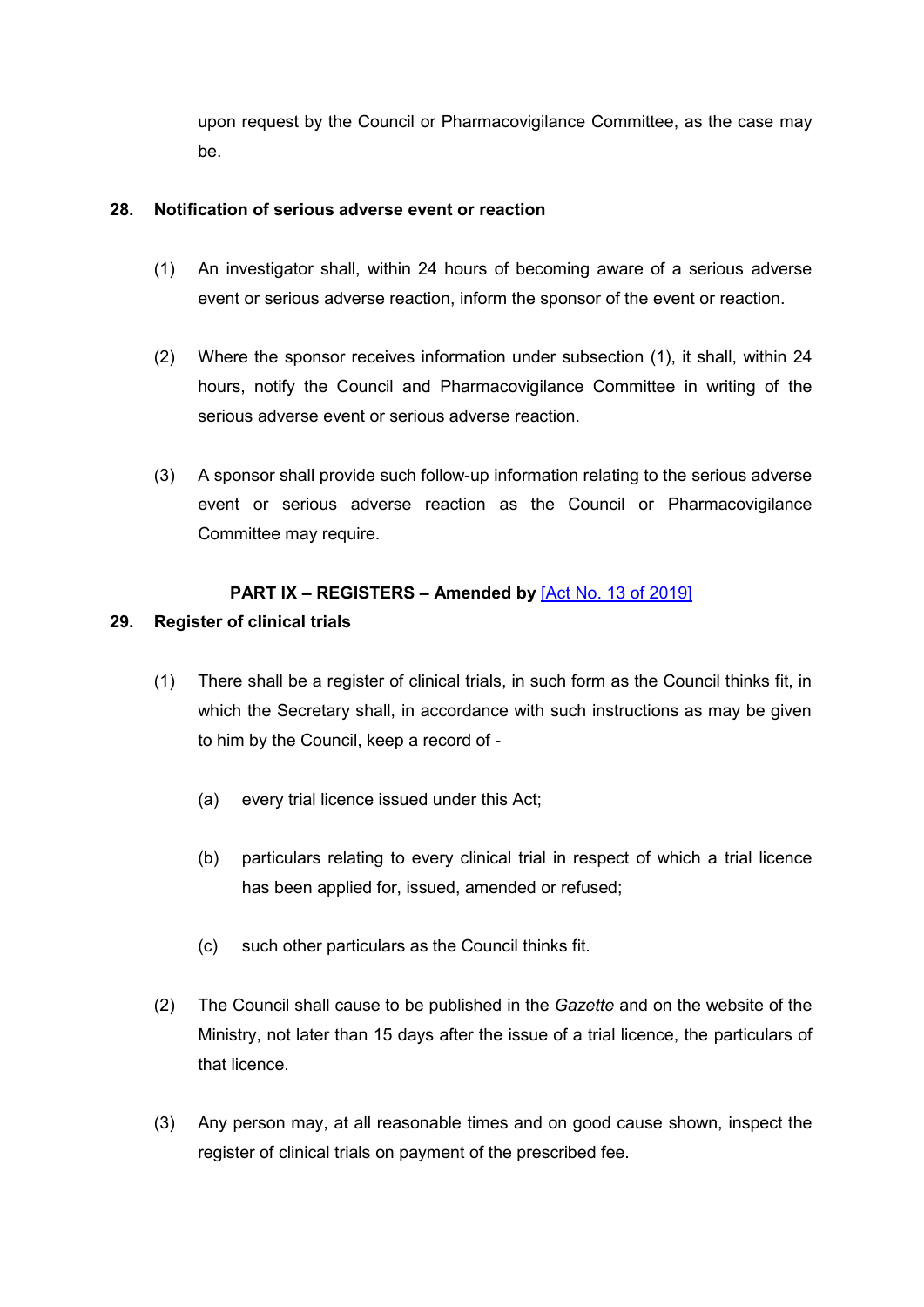**Amended by** [\[Act No. 13 of 2019\]](https://supremecourt.govmu.org/get-doc-link/Act_No._13_of_2019)

### **29A. Register of contract research organisations**

(1) There shall be a register of contract research organisations, in such form as the Council may determine, in which the Secretary shall, in accordance with such instructions as may be given to him by the Council, keep a record of –

- (a) every registration certificate issued under this Act;
- (b) such other particulars as the Council may determine.

(2) Any person may, at all reasonable times and on good cause shown, inspect the register of contract research organisations on payment of the prescribed fee.

## **Added by** [\[Act No. 13 of 2019\]](https://supremecourt.govmu.org/get-doc-link/Act_No._13_of_2019)

## **PART X – OFFENCES**

## <span id="page-32-0"></span>**30. Offences**

- (1) Any person who
	- (a) initiates, manages or conducts, or assists another person in, a clinical trial in respect of which no trial licence is in force;
	- (b) for the purposes of this Act, gives information which is false or misleading;
	- (c) fails to comply with an order requiring the suspension or termination of a clinical trial;
	- (d) fails to comply with a term or condition of a trial licence; or
	- (e) contravenes this Act or any regulations made under it,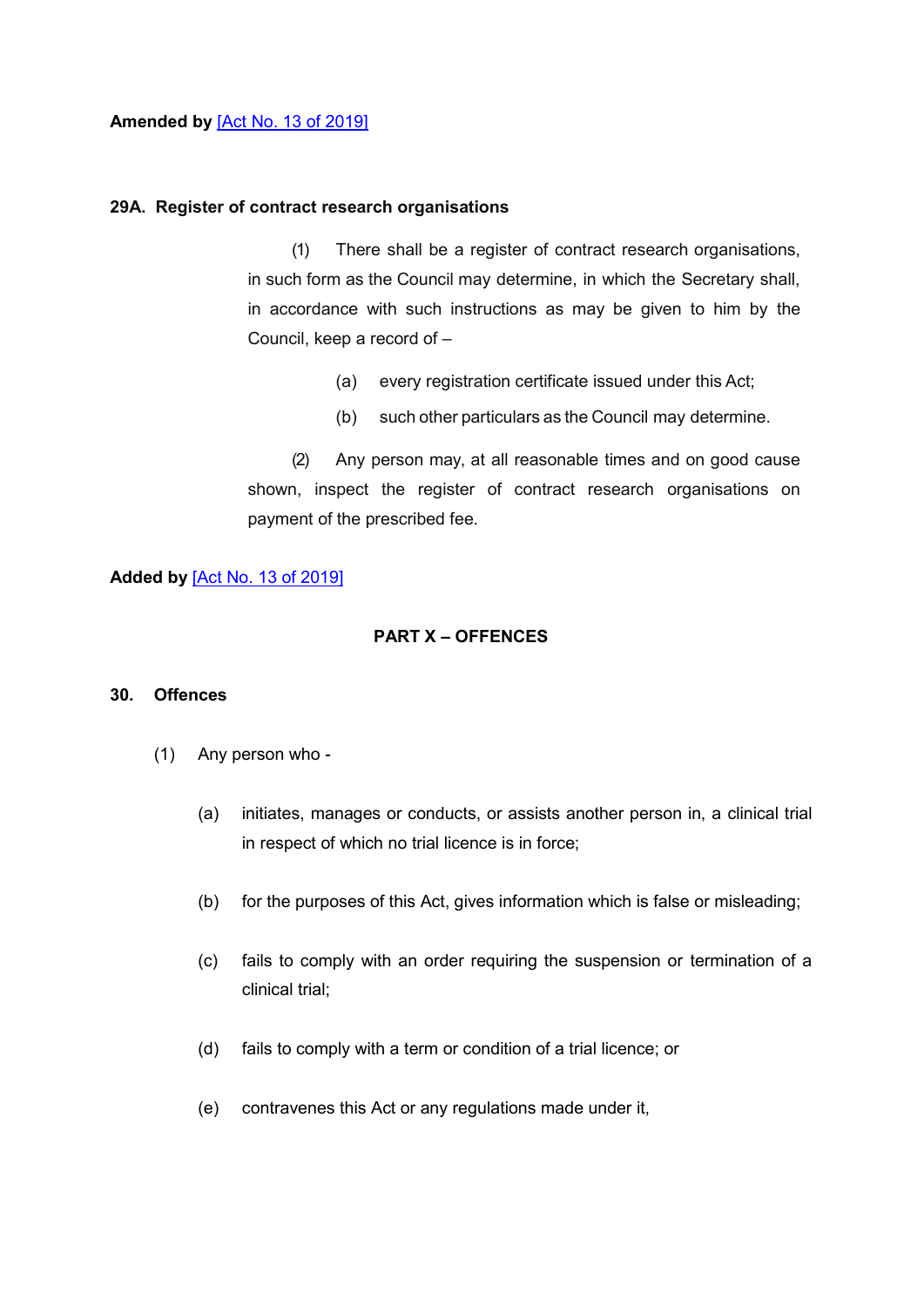shall commit an offence and shall, on conviction, be liable to a fine not exceeding 500,000 rupees and to penal servitude for a term not exceeding 8 years.

- (2) Any contract research organisation which
	- (a) conducts, or assists in, a clinical trial without a valid registration certificate; or
	- (b) fails to comply with a condition of a registration certificate,

shall commit an offence and shall, on conviction, be liable to a fine not exceeding 500,000 rupees.

# **Amended by** [\[Act No. 13 of 2019\]](https://supremecourt.govmu.org/get-doc-link/Act_No._13_of_2019)

## **PART XI – MISCELLANEOUS PROVISIONS**

## <span id="page-33-0"></span>**31. Annual report**

- (1) The Council shall submit to the Minister an annual report on its activities.
- (2) The Council shall, in respect of its activities, furnish to the Minister such information in such manner and at such time as the Minister thinks fit.

## <span id="page-33-1"></span>**32. Powers of Minister**

The Minister may give such general directions to the Council, not inconsistent with this Act, as he considers necessary in the public interest and the Council shall comply with those directions.

## <span id="page-33-2"></span>**33. Disclosure of interest**

(1) Where any member of the Council, Pharmacovigilance Committee or Ethics Committee, or any person related to him by blood or marriage, has a financial or other material interest in relation to any matter before the Council, Pharmacovigilance Committee or Ethics Committee, as the case may be, that member -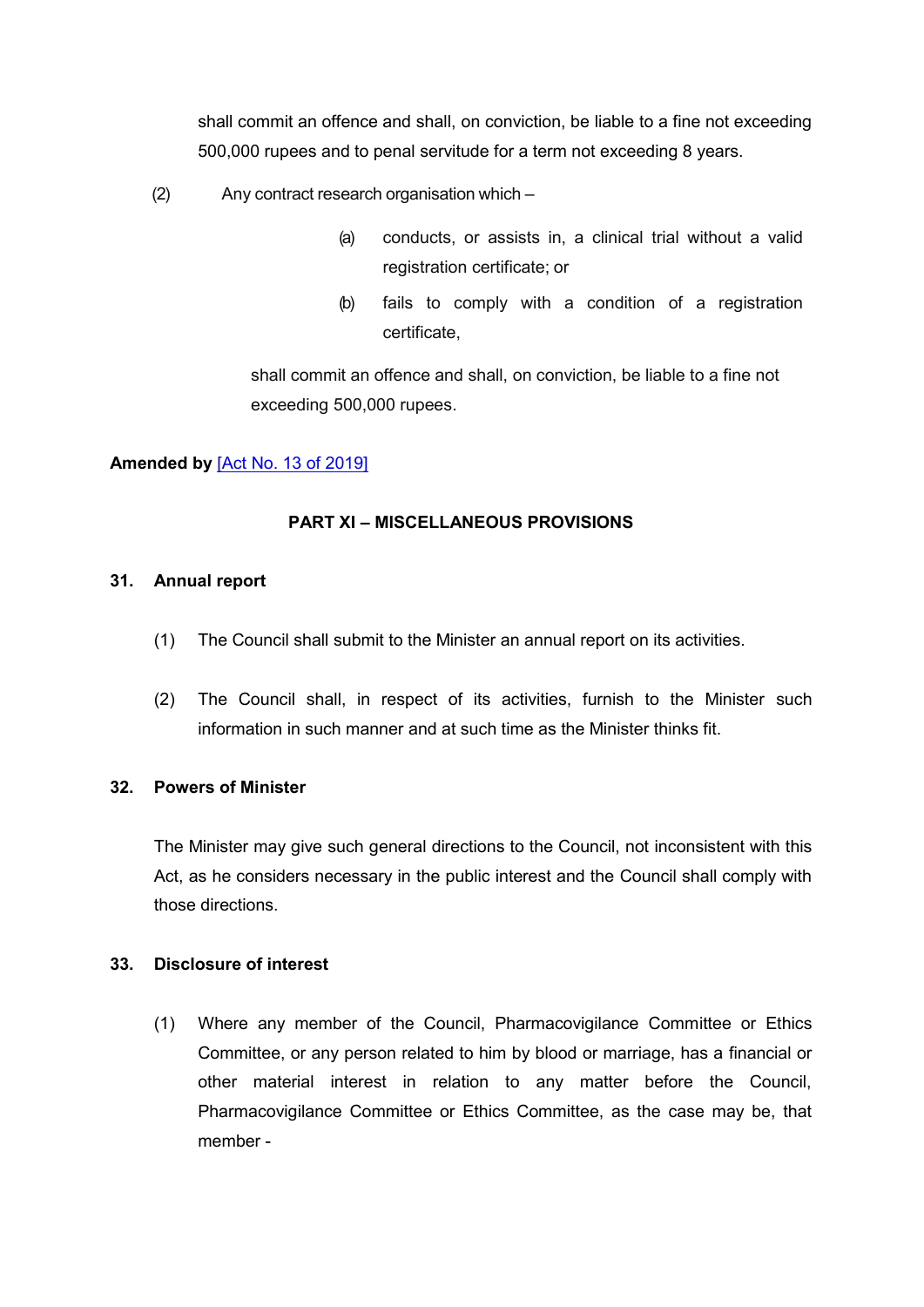- (a) shall disclose the nature of the interest at or before the meeting convened to discuss the matter; and
- (b) shall not take part in any deliberations of the Council, Pharmacovigilance Committee or Ethics Committee, as the case may be, relating to the matter.
- (2) Where any member of the Council, Pharmacovigilance Committee or Ethics Committee has or acquires any financial interest in any clinical trial in Mauritius or elsewhere, he shall inform the Council, Pharmacovigilance Committee or Ethics Committee, as the case may be, in writing of such interest.

### <span id="page-34-0"></span>**34. Protection from liability**

<span id="page-34-1"></span>No liability, civil or criminal, shall be incurred by the Minister, the Supervising Officer, the Council or any of its members or officers, the Pharmacovigilance Committee or any of its members, or the Ethics Committee or any of its members, in respect of any act done or omitted in good faith in the execution of his or its functions or exercise of his or its powers under this Act.